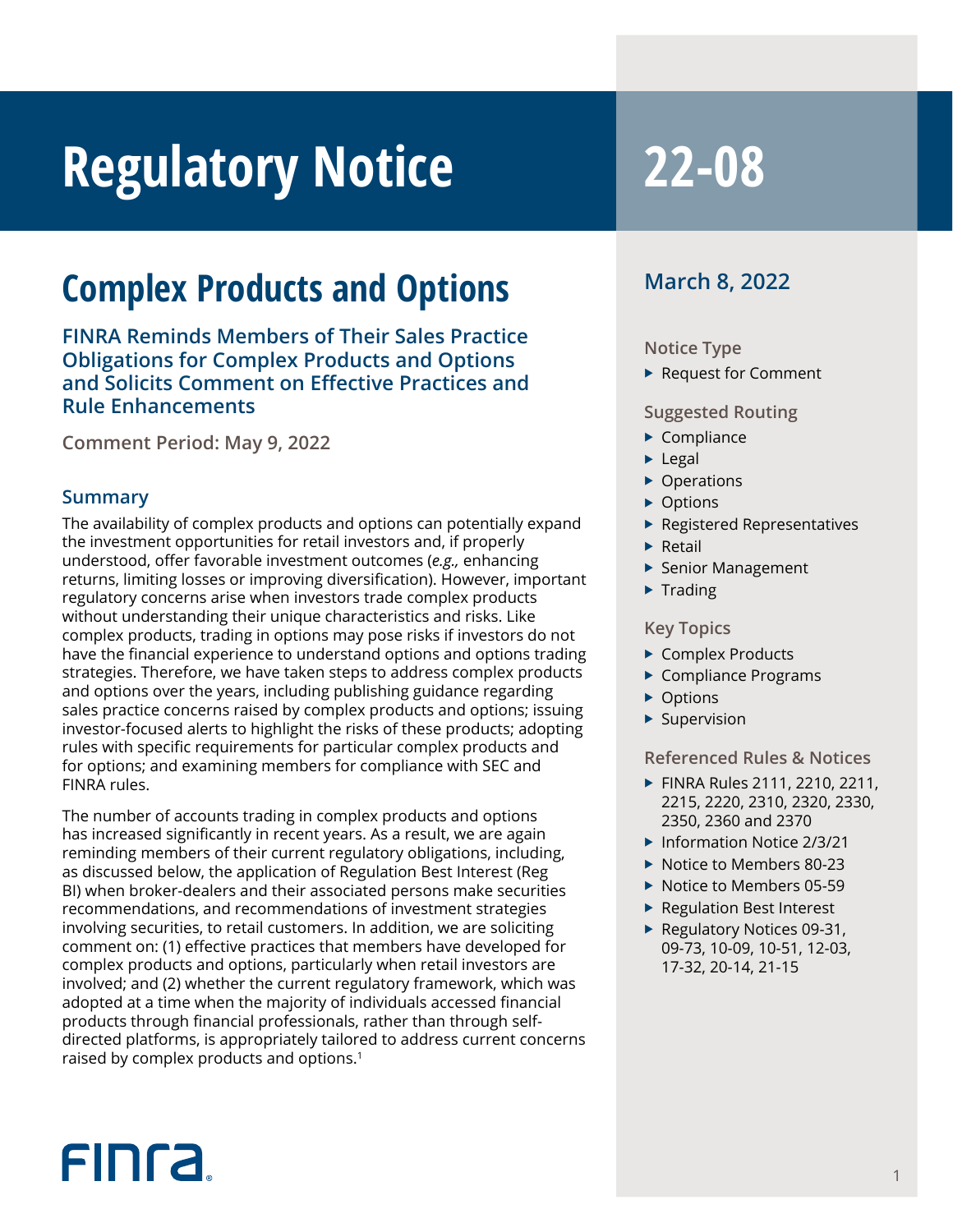Questions regarding this *Notice* should be directed to:

- X [Meredith Cordisco,](mailto:Meredith.Cordisco@finra.org) Associate General Counsel, Office of General Counsel, at (202) 728-8018;
- ▶ [Danny Mileto,](mailto:Danny.Mileto@finra.org) Vice President, FINRA Market Regulation, at (212) 457-5323; or
- ▶ [Kathryn Moore,](mailto:Kathryn.Moore@finra.org) Senior Director & Counsel, FINRA Market Regulation, at (202) 728-8200.

#### **Action Requested**

FINRA encourages all interested parties to comment on this request for comment. Comments must be received by May 9, 2022.

Comments must be submitted through one of the following methods:

- ▶ Online using FINRA's comment form for this *Notice*;
- $\blacktriangleright$  Emailing comments to pubcom@finra.org; or
- $\blacktriangleright$  Mailing comments in hard copy to:

Jennifer Piorko Mitchell Office of the Corporate Secretary FINRA 1735 K Street, NW Washington, DC 20006-1506

To help FINRA process comments more efficiently, persons should use only one method to comment.

**Important Notes:** Comments received in response to *Regulatory Notices* will be made available to the public on the FINRA website. In general, comments will be posted as they are received.2

Before becoming effective, a proposed rule change must be approved by the FINRA Board of Governors and filed with the Securities and Exchange Commission (SEC) pursuant to Section 19(b) of the Securities Exchange Act of 1934 (SEA).3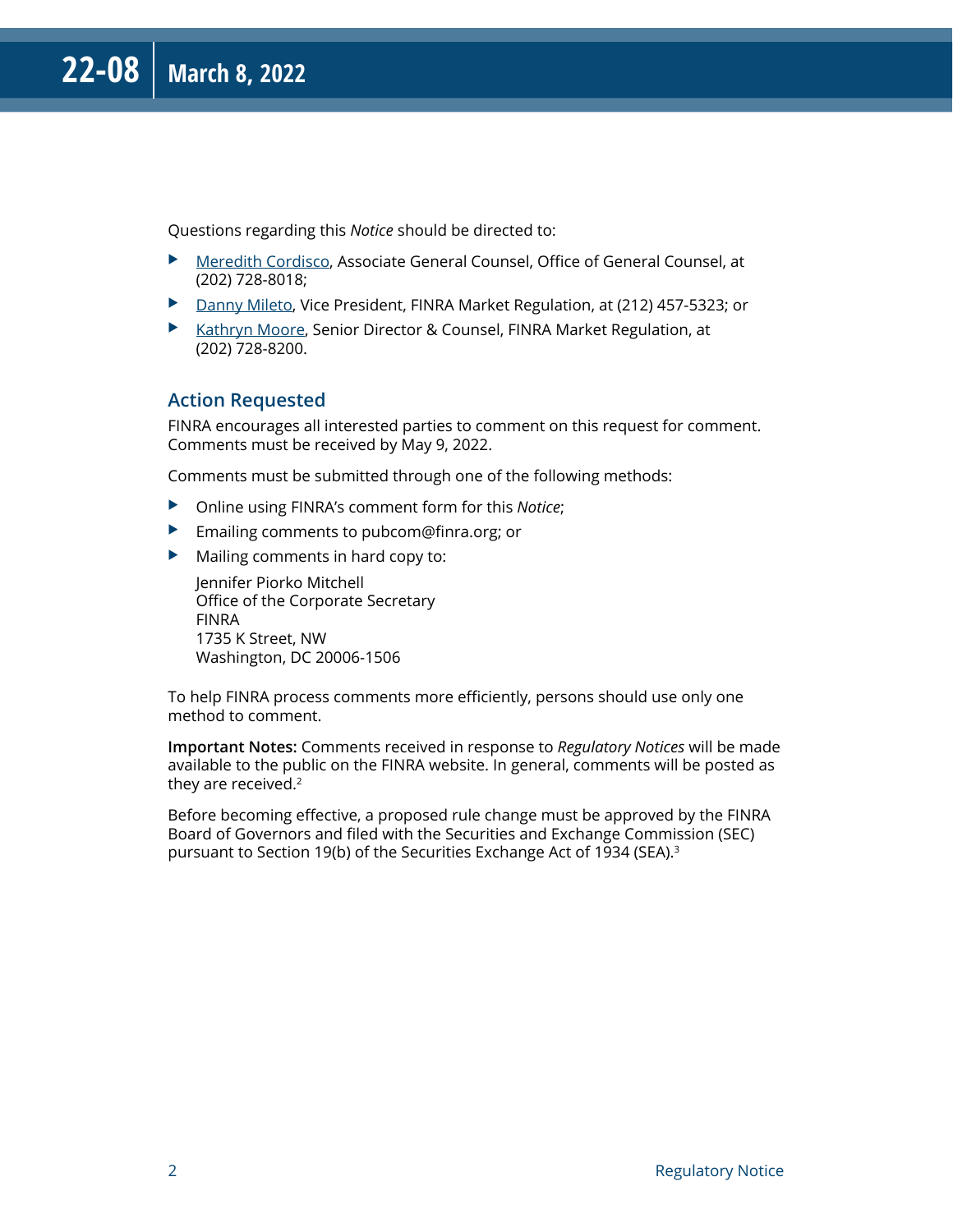#### **Background & Discussion**

#### **What Is a Complex Product?**

There is currently no standard definition of a "complex product." Because new products and strategies are constantly introduced, FINRA has construed the term "complex product" flexibly to avoid a static definition that may not address the evolution of financial products and technology. In *[Regulatory Notice 12-03](https://www.finra.org/rules-guidance/notices/12-03)*, FINRA described characteristics that would render a product "complex."4

Specifically, FINRA has described a complex product as a product with features that may make it difficult for a retail investor to understand the essential characteristics of the product and its risks (including the payout structure and how the product may perform in different market and economic conditions). A product that combines features of multiple products and strategies also may be complex (*e.g.,* leveraged or inverse exchange-traded products (ETPs)—collectively, "geared" ETPs—that can employ futures contracts and other derivatives or may engage in short sales; structured products with embedded optionality; interval funds; non-traded REITs).

Although FINRA refrained from defining "complex product" in *Regulatory Notice 12-03*, we provided numerous examples of the types of retail-oriented products that would be considered complex at that time, such as a variety of structured retail products (*e.g.,* steepener notes and notes with worst-of features) and ETPs (*e.g.,* geared and volatility-linked ETPs).<sup>5</sup> We continue to believe that the features of these products are such that they may be difficult for a retail investor to understand the essential characteristics of the products and their risks and, are, therefore complex. In addition, since the publication of our guidance in *Regulatory Notice 12-03*, other types of products exist, or have recently emerged, that may be considered complex, including the following examples:

 $\blacktriangleright$  Defined outcome exchange-traded funds (ETFs) that offer structured retail product-type features, such as exposure to the performance of a market index or reference asset but with downside protection and an upside cap on potential gains over a specified period (typically one year). Unlike structured notes offering similar exposure but without an underlying portfolio, these defined outcome ETFs typically invest in exchange-listed options to provide the exposure. Similar to geared ETPs with a periodic exposure reset, defined outcome ETFs provide the specified outcome if an investor buys the ETF at the beginning of the period and holds it until the end. Otherwise, an investor's returns could deviate significantly from the specified outcome.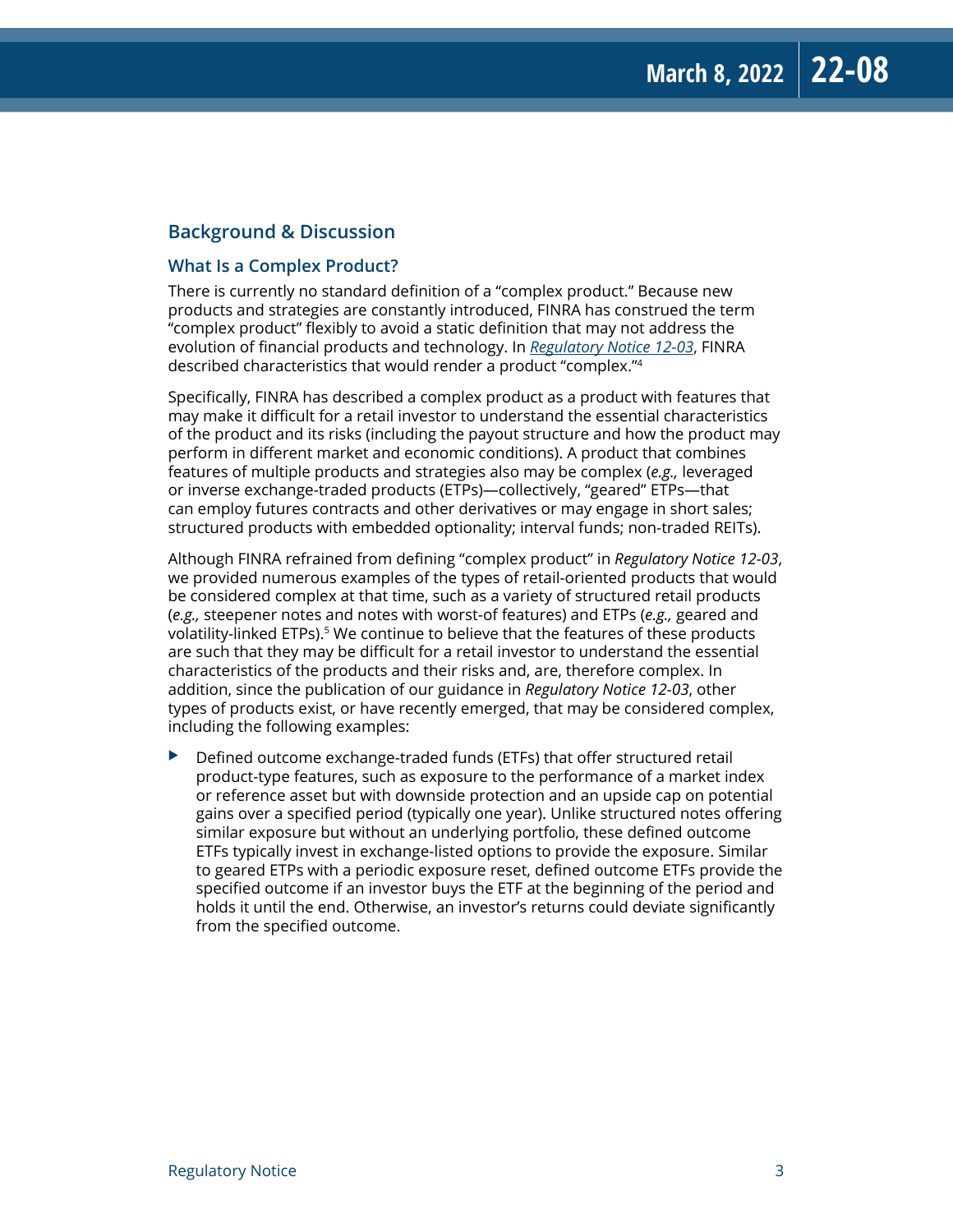- $\blacktriangleright$  Mutual funds and ETFs that offer strategies employing cryptocurrency futures.<sup>6</sup> In addition to their exposure to cryptocurrency, which could itself be considered complex, these funds track futures contracts rather than the underlying cryptocurrency. Like other futures tracking products, such as commodity futures-linked ETPs, their performance may deviate considerably from that of the underlying asset. An additional potential layer of complexity may also relate to how these funds are structured and access the futures market (*e.g.,* using a wholly-owned offshore subsidiary).<sup>7</sup>
- $\blacktriangleright$  Interval funds, or tender-offer funds that provide limited liquidity to investors. Unlike traditional mutual funds, which in most situations allow investors to redeem 100 percent of their holdings in a specific fund at the next determined daily net asset value, these registered investment companies present complexities in the redemption process and in the amount of holdings available for redemption during a given period. Typically, investors can only exit an interval fund at certain intervals and the fund is only required to redeem five to 25 percent of its shares on a quarterly or sometimes less frequent basis, through a process where the fund "repurchases" shares from investors.<sup>8</sup> Tender-offer fund repurchase offers are further subject to the discretion of the issuer's board. As a result, investors may not be able to redeem all of their holdings during a repurchase window if the total amount of shares tendered by shareholders for repurchase exceeds the threshold set by the fund's board for that repurchase window. In addition, shareholders must comply with the repurchase request deadline several weeks prior in order to redeem shares in the given period. Further, at the time an investor must commit to the repurchase process for an upcoming window, the investor will not know the price at which shares will be redeemed.9

These are examples only and are in no way meant to be exhaustive.

#### **Concerns Raised by Complex Products and Options**

While many complex products serve a role in our financial markets, they also may raise a number of regulatory and investor protection concerns. For example, if a product has features or payout structures that would be confusing to retail investors, or if it performs in unexpected ways in various market or economic conditions, investors may not fully understand the attendant risks. Moreover, depending on how a complex product is structured, some may have built-in statutory protections while others may not, and this may not be clear to the investor.<sup>10</sup> Although complex products do not always translate into more investment risk, their complexity may confuse investors who may not adequately understand their features. These concerns may be heightened when a retail customer is accessing these products through a self-directed platform and without the assistance of a financial professional, who may be in a position to explain the key features and risks of the product to the retail investor.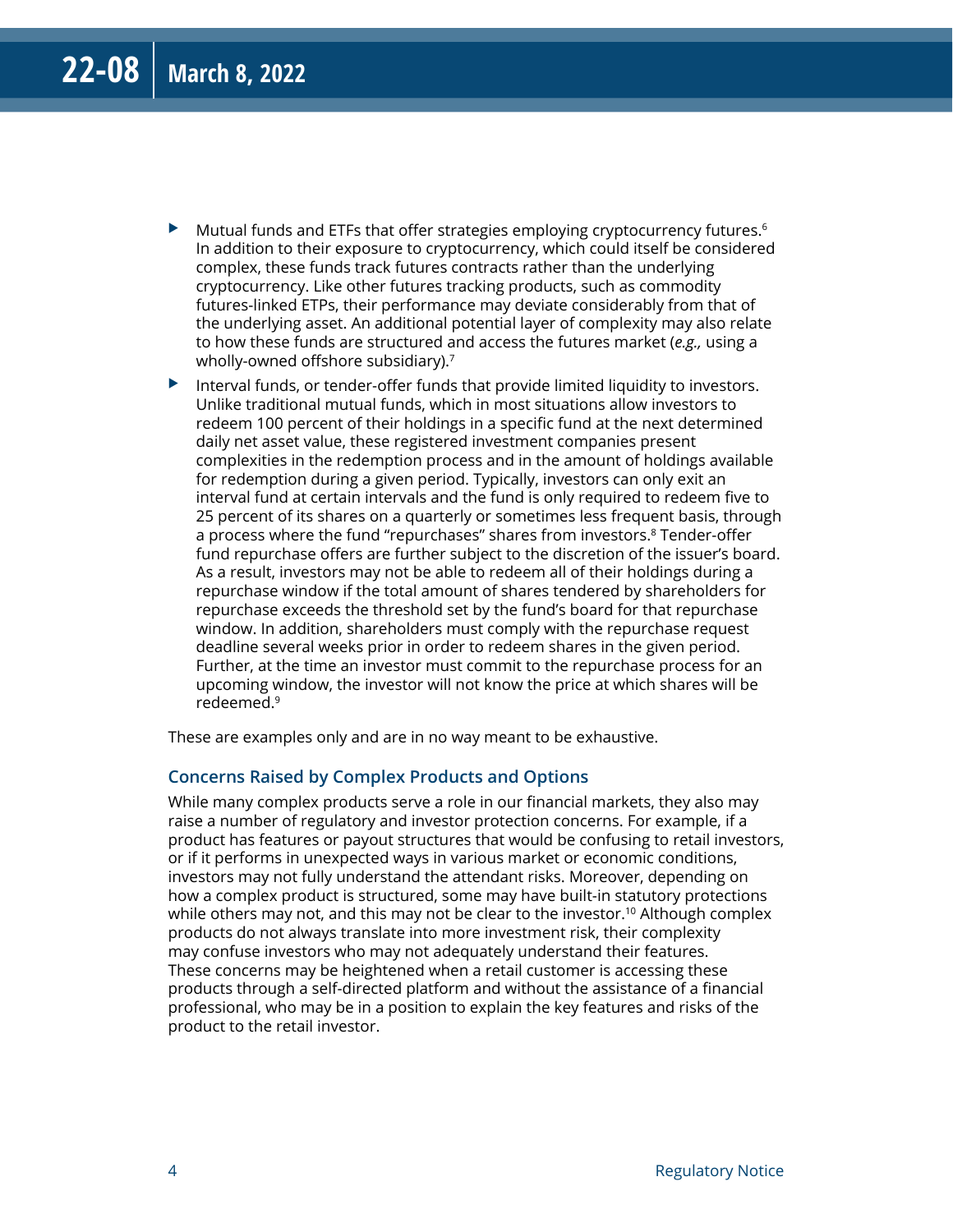In addition, as SEC Chair Gensler has recently suggested, complex products can potentially create system-wide risks by operating in unanticipated ways when markets experience volatility or stress conditions.11 Trading in complex products may also affect underlying assets. Thus, well-conceived protections in the sale and trading of complex products benefits market integrity in underlying markets.

Because of these concerns, complex products require careful member scrutiny and supervision. If financial professionals do not fully grasp the complex product's features, they may engage in recommendations and sales that are not in the best interest of the customer. For example, in 2021, FINRA sanctioned:

- $\blacktriangleright$  a member that failed to reasonably supervise its brokers' recommendations of leveraged, inverse and volatility-linked ETPs, leading to unsuitable recommendations of these products that caused customer losses;<sup>12</sup>
- $\blacktriangleright$  a member that failed to reasonably supervise a broker who recommended that numerous customers liquidate their retirement accounts and invest the proceeds in structured notes and other speculative and illiquid securities;<sup>13</sup>
- $\blacktriangleright$  a member that failed to reasonably supervise a broker who recommended that his customers—many of whom were seniors with conservative investment objectives—concentrate their accounts in a complex mortgage-backed security known as an inverse floating rate collateralized mortgage obligation (CMO), resulting in more than \$2 million in customer losses;<sup>14</sup> and
- $\blacktriangleright$  a broker who recommended concentrated investments in high-risk business development companies to customers (including customers over the age of 60), resulting in more than \$1 million in losses.15

Similar to transactions in complex products, buying or selling options can be risky for retail investors who trade options without understanding their vocabulary,<sup>16</sup> strategies and risks. Like the concerns associated with complex products, these concerns may be heightened when retail investors make self-directed decisions through online platforms without the assistance of a financial professional. Investors may use options strategies in a portfolio for a number of prudent reasons, including to hedge current positions<sup>17</sup> and for income generation.<sup>18</sup> Investors may also use options to speculate on the future price of a stock—whether up or down—and be able to do so by committing less funds up front than in buying or selling the underlying stock.19 However, options also have significant risks that investors may not always fully understand.20 Members should consider whether investors understand the various risks of trading options, $21$  including the following:

 $\triangleright$  Options have risk driven by unexpected market movements. For uncovered call writers (sellers) there is risk of unlimited potential loss if the market rises sharply.<sup>22</sup> For uncovered put writers (sellers), there is risk of losses if the market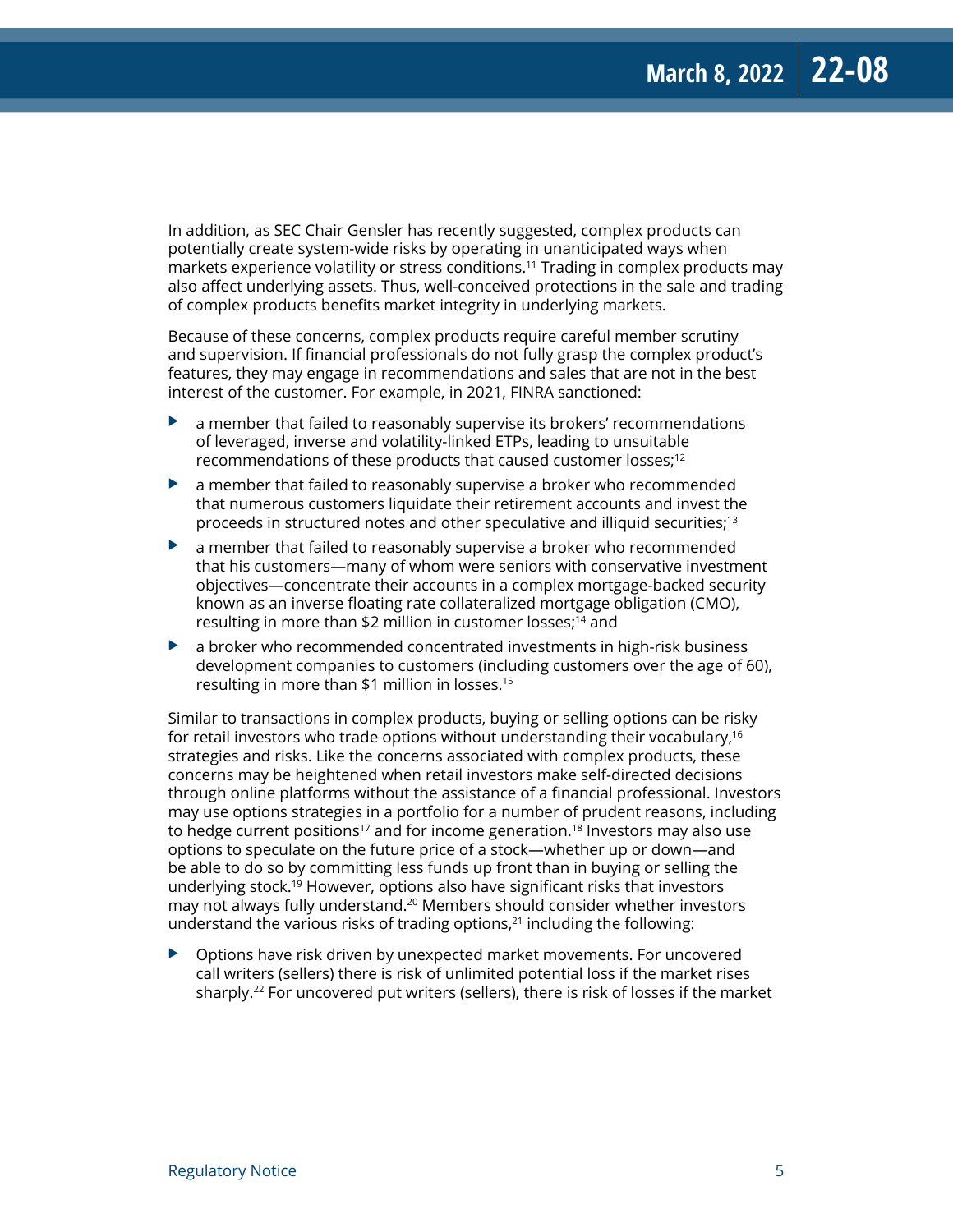falls sharply. Excluding any premium collected, uncovered puts will typically incur a loss if the underlying closes below the strike price. Losses for uncovered puts reach a maximum when the stock price falls to or near zero.<sup>23</sup>

- $\blacktriangleright$  Investors purchasing puts and calls may not recoup any of their premium if the stock price fails to move as expected. There is risk of these investments becoming nearly worthless significantly prior to expiration if the market rises (for long puts) or falls (for long calls) sharply.
- $\triangleright$  Options have risk driven by the time to expiration of the option. Options lose value over time and once the option expires "out of the money," it is worthless. There is also a risk at expiration if the investor does not have the funds to exercise an in-the-money option.<sup>24</sup>
- $\triangleright$  Options have risk driven by exercise provisions, such as exercise style.<sup>25</sup>
- $\blacktriangleright$  For writers (sellers) of options, the risks can include the assignment of the option.26

The above list is not exhaustive. Options and options strategies are routinely being developed and some risks are not apparent until there has been significant experience with them.

To address concerns with options, FINRA's options rule sets forth the approval process with which members must comply when opening a customer's brokerage account for options, as well as the requirement of ongoing specific supervisory reviews for options accounts.<sup>27</sup> FINRA enforces these and other applicable obligations and has sanctioned members and financial professionals for rule violations involving options. In 2020 and 2021, for example, FINRA sanctioned:

- $\blacktriangleright$  a broker who recommended an unsuitable options trading strategy to two retail customers, leading to more than \$1.6 million in net losses;<sup>28</sup>
- $\blacktriangleright$  a broker who recommended that a retired customer in his 70s use funds in his retirement account to engage in an unsuitable options strategy, including selling uncovered or "naked" put options, resulting in more than \$10,000 in losses; $^{29}$  and
- $\blacktriangleright$  a member that provided false information to customers about the risks associated with options spread transactions, leading to more than \$5 million in customer losses.30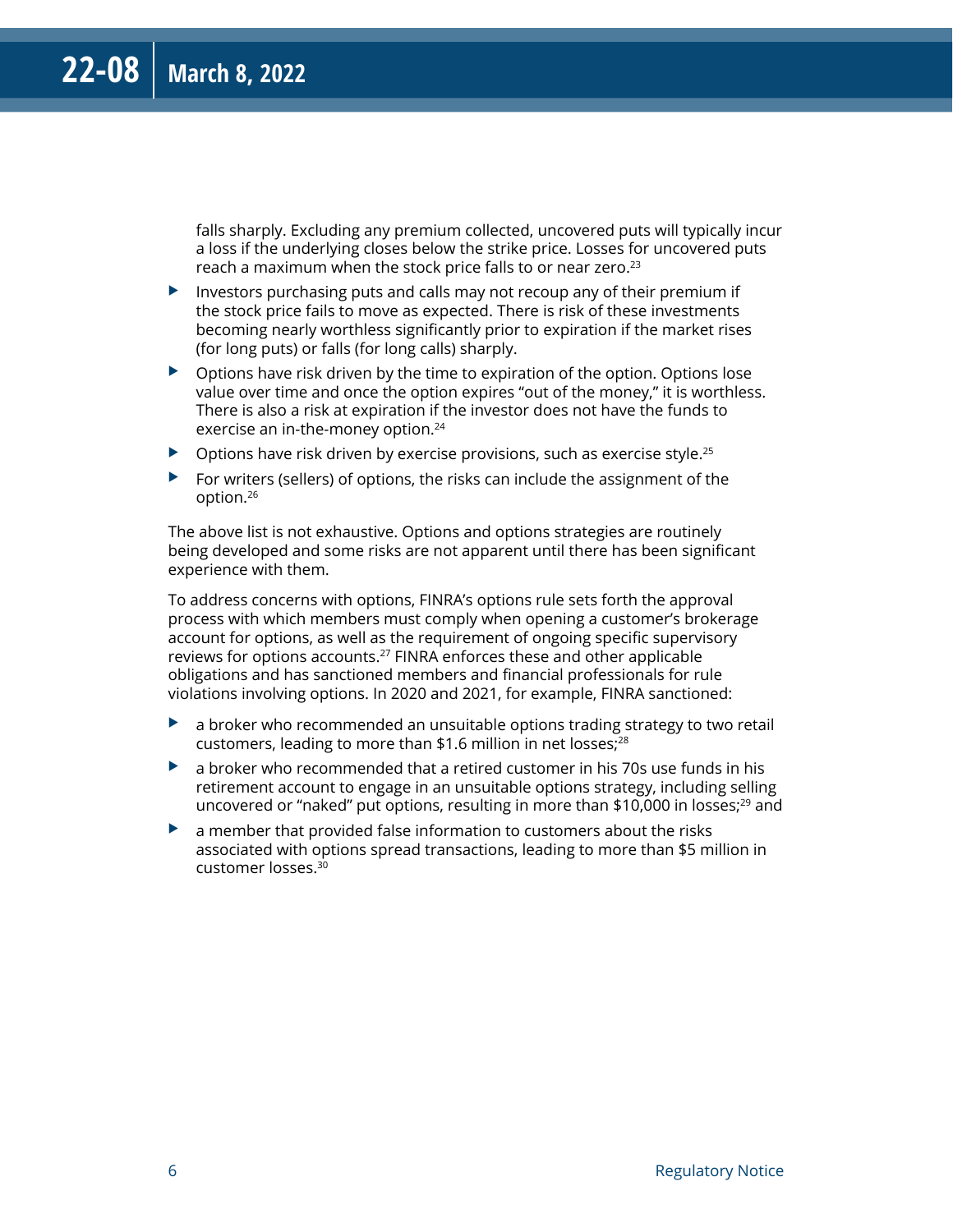#### **FINRA's Efforts to Address Complex Products and Options**

#### **Guidance**

Over the years, FINRA has adopted rules and provided guidance to address the risks complex products and options pose. As noted above, we published *Regulatory Notice 12-03* to broadly discuss complex products and provide guidance regarding, among others, compliance procedures for complex products. We emphasized that the complexity of a product often necessitates more member firm scrutiny and supervision, and we advised members to apply heightened supervision for complex products. We recommended that a member periodically assess complex products that the member offers to determine that their performance remains consistent with the manner in which the member is selling them, and provide comprehensive training for registered representatives that sell complex products. We also noted that, when recommending complex products to retail customers, members should consider whether a less complex product could achieve the same result. Significantly, we emphasized the importance of considering a customer's financial sophistication to transact in complex products and encouraged members to employ an account opening approval approach, similar to that required for options, when considering an account to trade in complex products.

We also have published numerous *Regulatory Notices* to address specific complex products, such as structured products, $31$  leveraged and inverse ETPs, $32$  principal protected notes, $33$  commodity futures-linked ETPs, $34$  reverse convertibles, $35$  volatilitylinked ETPs36 and oil-linked ETPs.37 These *Notices* have focused on the particular risks related to the unique features of each of those products and have provided guidance urging members to adopt procedures for vetting such products and for supervising the sale and marketing of the products, particularly to retail investors. In 2021, moreover, we issued *[Regulatory Notice 21-15](https://www.finra.org/rules-guidance/notices/21-15)*, reminding members of important steps a member must perform in connection with approving an investor to trade options, including, among others, that the member must perform due diligence on the customer and collect information about the customer to support a determination that options trading is appropriate for the customer regardless of whether the account is self-directed or advised.<sup>38</sup> We reiterated that we view the "appropriateness" standard for approving accounts to trade in options as comparable to a suitability standard as used in Rule  $2360(b)(19).$ <sup>39</sup> We also reminded members that options accounts are subject to specific supervisory reviews, including reviewing the compatibility of options transactions with investment objectives and with the types of transactions for which the account was approved.

In addition to issuing industry guidance, FINRA has released a number of publications providing important information about complex products, as well as options, directed specifically to retail investors.40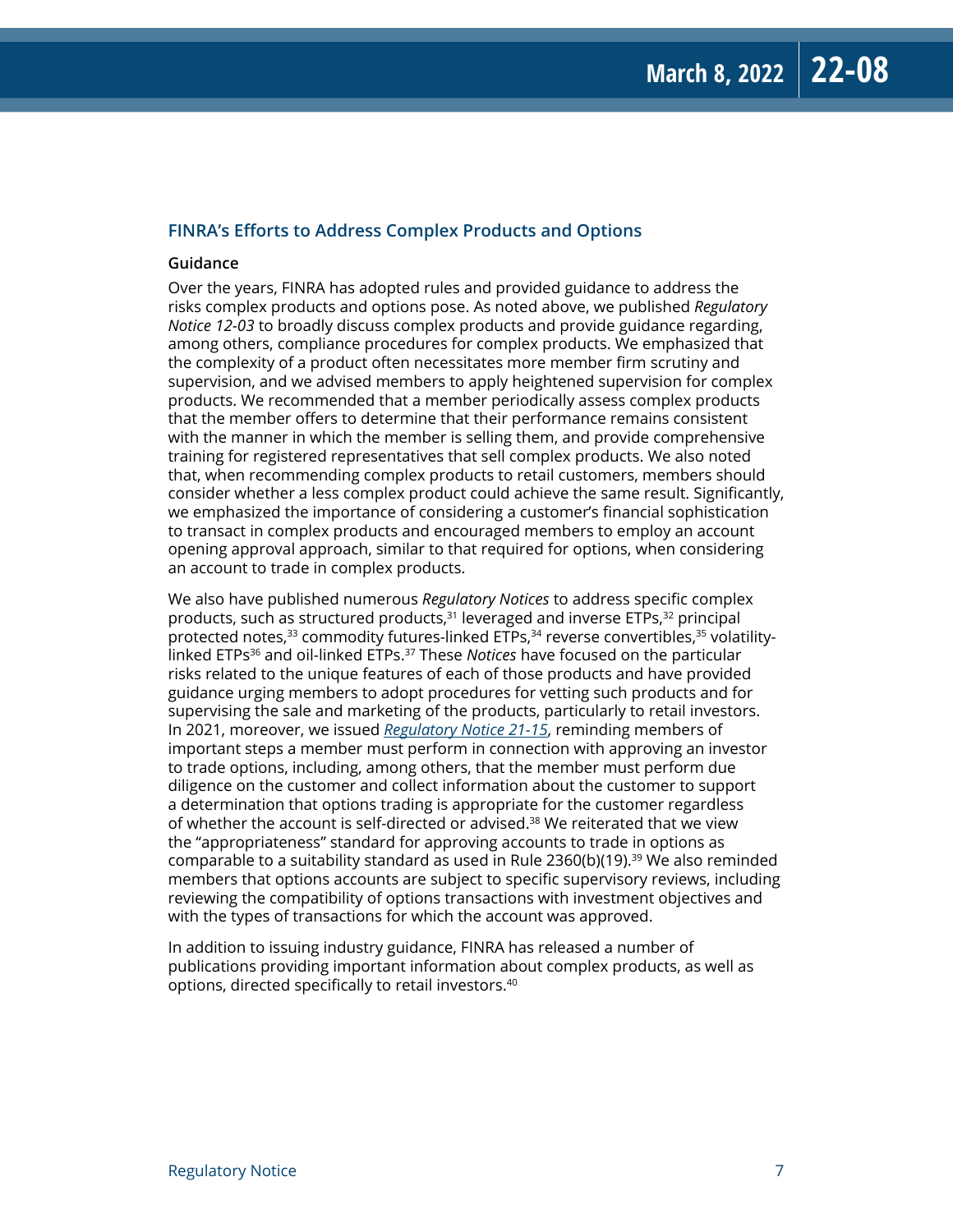#### **Product-Specific Rules**

FINRA has developed a comprehensive framework of rules to address specific products, including options, security futures, direct participation programs (DPPs), deferred variable annuities (VAs), as well as index, currency index, and currency warrants. The rules governing options, $41$  security futures $42$  and warrants $43$ impose, among others, account opening requirements irrespective of whether a recommendation has been made; specific suitability requirements when recommending these products, including a reasonable belief that the customer has the knowledge and experience to evaluate the risks involved and the financial ability to bear these risks;<sup>44</sup> specific principal registration and supervision requirements; position limits; exercise limits; reporting of positions to the Large Options Positions Reporting system; authority for FINRA to impose additional restrictions; disclosure, confirmation and account statement requirements; specific record-keeping requirements; and specific communications requirements.

The rule governing DPPs imposes specific procedures and factors to consider when recommending these products, restrictions on non-cash compensation paid in connection with the sale of these products, specific disclosures, and diligence where members participate in a public offering of DPP.45 The rules governing variable insurance contracts also impose specific procedures and factors to consider when recommending these products, restrictions on non-cash compensation paid in connection with the sale of these products and specific content standards for variable contract communications.<sup>46</sup> They further impose specific requirements when recommending VAs, including principal review and approval obligations; specific written supervisory procedures reasonably designed to achieve compliance with the rule; and specific training requirements.<sup>47</sup>

We remind members to review their obligations under these product-specific rules, as well as under Reg BI, and to determine whether their policies and procedures continue to reflect the investor protection goals that these rules seek to achieve.

#### **Strong Risk-Based Examination Program**

Complementing this comprehensive regulatory framework, FINRA conducts riskbased examinations using a dynamic approach to identify potential problematic activity involving complex products and options. As we have repeatedly noted in our annual Report on FINRA's Examination and Risk Monitoring Program, we regularly focus on members' practices surrounding complex products and options.48 In general, our examinations review relevant communications and disclosures made to customers and use advanced analytics to review customer account activity to ensure that recommendations in these products are in the best interest of the retail customer given their investment profile and trading history. Our examinations also evaluate supervisory systems and controls members establish to mitigate risks,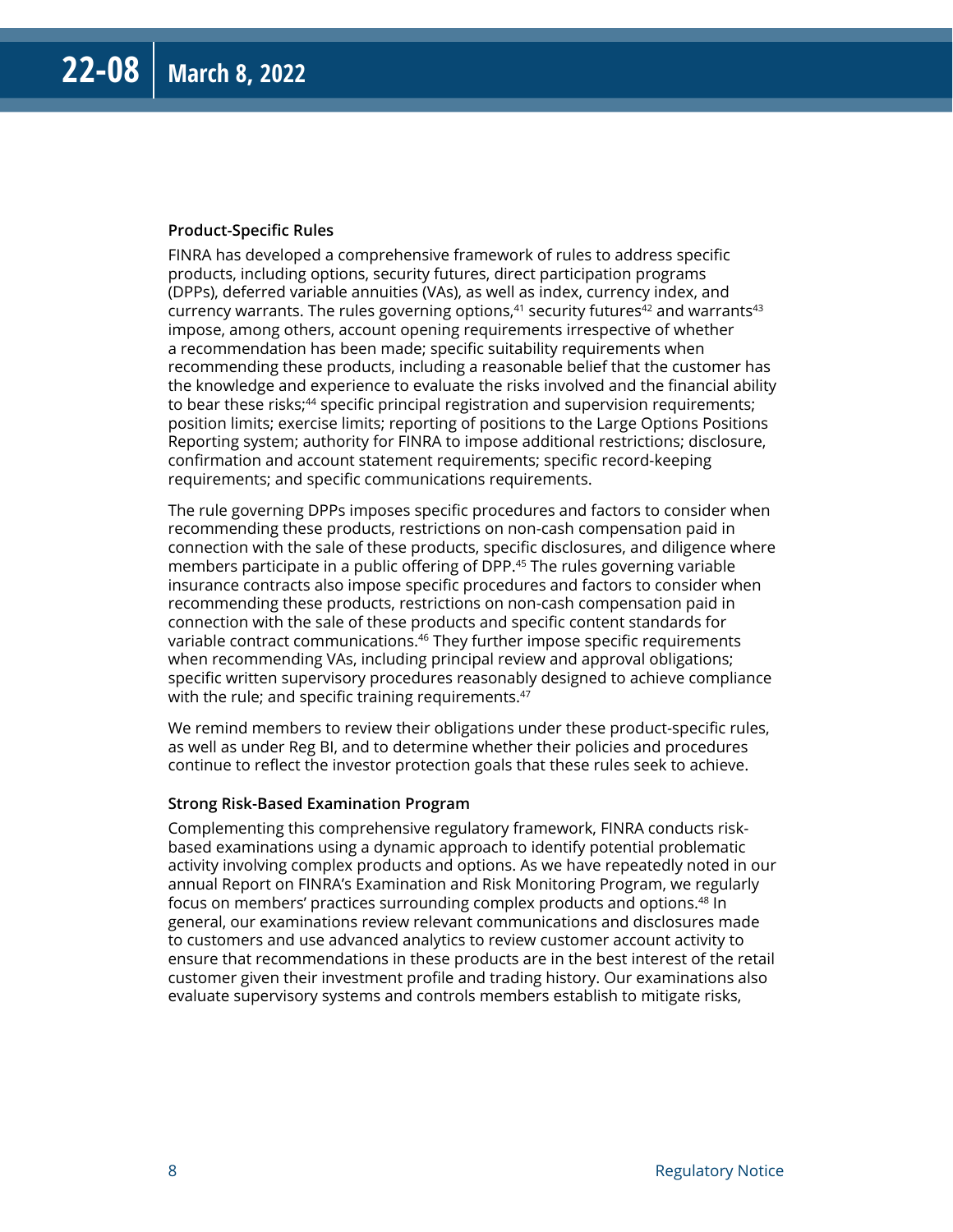including with respect to these products and across various account types (*e.g.,* self-directed accounts and those that are serviced by a financial professional). The evaluations may include assessments of the adequacy of related written supervisory procedures, the role of new or complex product committees, use of enhanced supervisory and compliance tools, including exception or activity reports, and any relevant training conducted by the member for their registered representatives and supervisors.

FINRA is in the process of conducting targeted examinations to review members' practices and controls related to the opening of options accounts and related areas, including account supervision, communications and diligence.<sup>49</sup> Although that work is ongoing, FINRA notes below a few themes that are arising as the review is underway:

- $\blacktriangleright$  Account Opening. Initial observations indicate potential gaps in identification of red flags in customer representations of trading experience, where members' policies require minimum levels of experience for advanced level option accounts.
- $\triangleright$  Disclosure Practices. Most members rely only on the delivery of "Characteristics" and Risks of Standardized Options" (also known as the Options Disclosure Document or ODD) issued by the Options Clearing Corporation (OCC) to provide customers with information related to the risks of trading options,<sup>50</sup> but there is a wide range of practices by members in the provision of educational materials in addition to the ODD specific to risks surrounding complex options transactions and the mechanics of options expiration.
- $\triangleright$  Options Exercise Procedures. FINRA staff also initially noted varying practices concerning cut-off times for customers to submit options exercise instructions. Specifically, FINRA's options rule provides that option holders have until 5:30 p.m. Eastern Time (ET) on the business day of expiration to make a final decision to exercise or not exercise an expiring option.<sup>51</sup> The rule also provides that members may set a time earlier than 5:30 p.m. ET by which customers must submit exercise instructions. In practice, FINRA found that members have set various early cut-off times and the communication of such cut-off times is not clear or consistently applied. A customer's lack of knowledge of a member's cut-off time for submission of contrary exercise decisions on expiration day may greatly impact the customer's ability to profit from moves in the underlying security on which an option is based, due to after-market activity in those underlying instruments, or the ability to make an informed investment decision such as hedging against potentially significant losses.<sup>52</sup>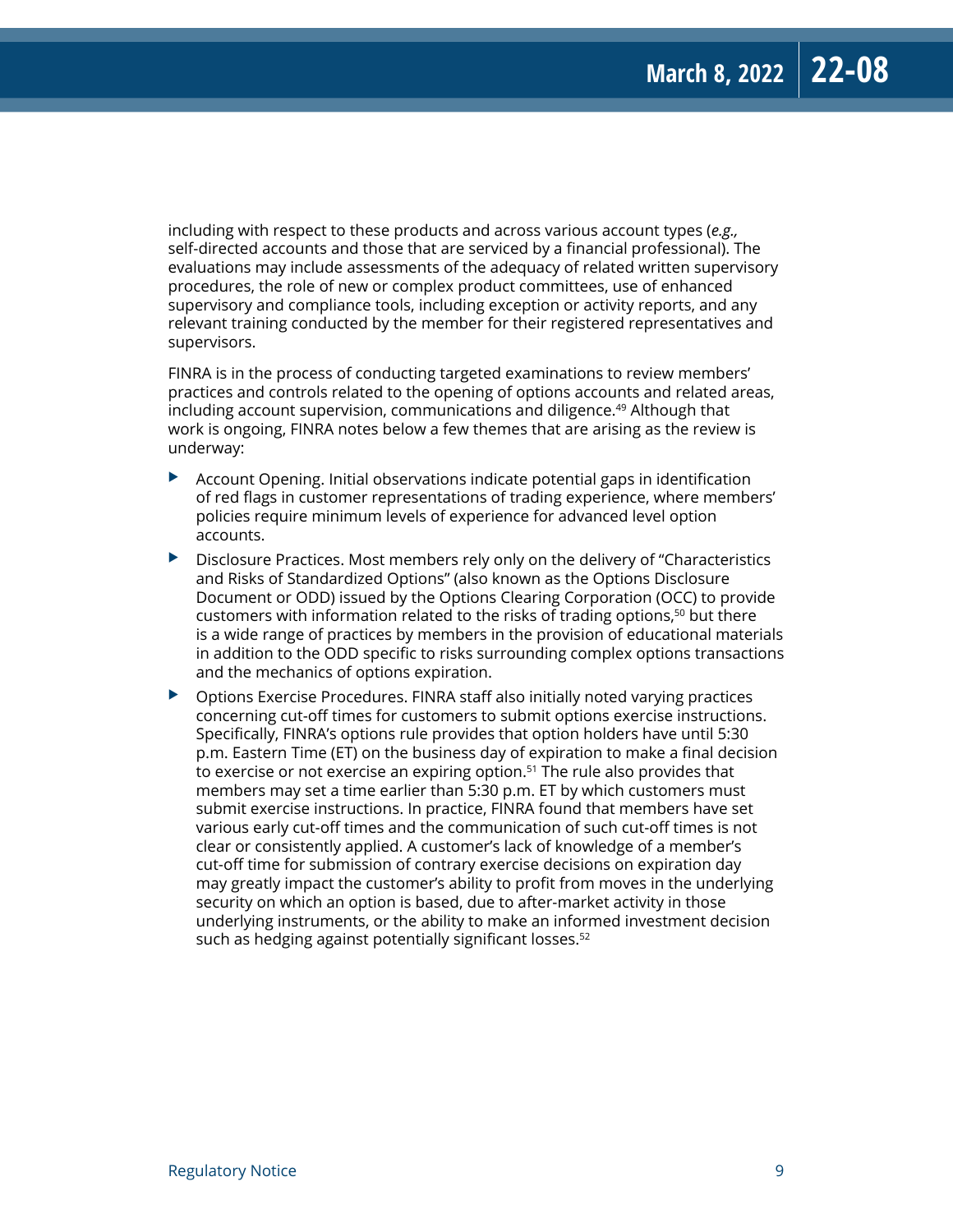#### **SEC's Efforts Regarding Complex Products**

Like FINRA, the SEC has long raised concerns with the risks complex products pose.53 Most recently, in October 2021, SEC Chair Gary Gensler directed SEC staff to study the risks of complex ETPs and to present recommendations for potential SEC rulemaking to address those risks.<sup>54</sup> The SEC has also previously considered rulemaking to address complex products. For example, in 2015, the SEC requested comment on ETPs generally, noting their increased prevalence and soliciting comment regarding, among other things, the ways in which broker-dealers market ETPs, especially to retail investors and the extent to which individual investors understand the nature and operation of ETPs.55

When adopting Reg BI, the SEC emphasized the importance of understanding the terms, features and risks of complex products, such as inverse and leveraged ETPs, in order to establish a reasonable basis to recommend these products to retail customers.<sup>56</sup> The reasonable basis portion of Reg BI's Care Obligation requires the broker-dealer or associated person to use reasonable diligence, care, and skill to understand the nature of the recommended security or investment strategy involving a security, as well as the potential risks, rewards and costs of the recommended security or investment strategy. It also requires a reasonable basis to believe that the recommendation could be in the best interest of at least some retail customers based on that understanding.<sup>57</sup> Similar to FINRA's suitability rule,<sup>58</sup> a broker-dealer could violate the reasonable basis portion of Reg BI's Care Obligation by not fully understanding the recommended security or investment strategy, even if the security or investment strategy could have been in the best interest of at least some retail customers.<sup>59</sup> Reg BI and the fiduciary obligation of investment advisers as described in the 2019 Commission Interpretation Regarding Standard of Conduct for Investment Advisers suggest that firms apply heightened scrutiny when assessing whether recommendations of potentially high-risk products are in a retail customer's best interest.<sup>60</sup>

In 2019 the SEC proposed sales practices rules that would require broker-dealers and SEC-registered investment advisers to exercise due diligence in approving a retail customer's or client's account to buy or sell shares of certain "leveraged/inverse investment vehicles" before accepting an order from, or placing an order for, the customer or client to engage in such transactions.<sup>61</sup> Subsequent to that proposal, the SEC Chair and the directors of the Divisions of Investment Management, Corporation Finance and Trading and Markets published a Joint Statement Regarding Complex Financial Products and Retail Investors. $62$  The joint statement noted the SEC staff's concern that retail investors are independently selecting complex products for which they may not fully appreciate the unique characteristics and risks. It stated that the SEC staff would review the effectiveness of the existing regulatory requirements in protecting investors—particularly those with self-directed accounts—who invest in leveraged/inverse products and other complex products, and recommend potential new rulemakings, guidance or other policy actions, if appropriate.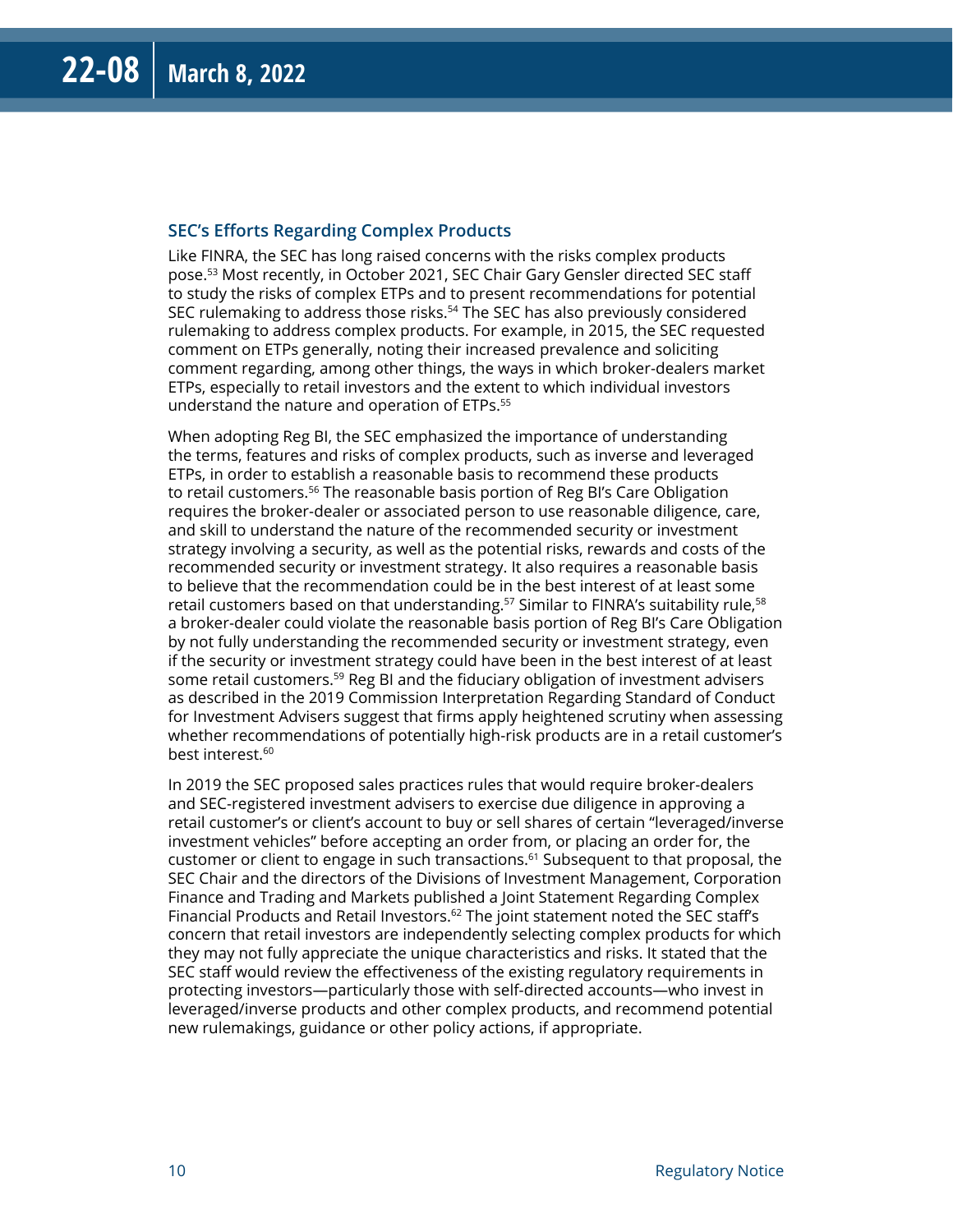Further, the SEC's Division of Examinations has noted that it will continue to focus on complex products in its examinations, including examining that broker-dealers are meeting their legal and compliance obligations when providing retail customers access to complex strategies, such as options trading and complex products.<sup>63</sup> The SEC has also brought recent enforcement cases with respect to the sales of complex ETPs,64 and has issued follow-on guidance and numerous investor-focused publications focused on various complex products.65

#### **Complex Products: Non-U.S. Jurisdictions**

Regulators outside of the U.S. also have sought to strengthen investor protections surrounding the sale of complex products. For example, regulations and guidelines under the European Union's (EU) Markets in Financial Instruments Directive (MiFID II) provide that firms should adopt robust and objective procedures, methodologies and tools to appropriately consider the different characteristics and relevant risk factors, including graduated levels of complexity, of each investment product they recommend, and match this with an investor's information.<sup>66</sup> For "non-advised" accounts trading complex products, MiFID II regulations require firms to assess the appropriateness of the investment and to issue a warning if the investor does not have the necessary knowledge and experience to understand the risks involved in relation to the specific investment service or product.<sup>67</sup> To assist in the classification of complex products for purposes of assessing appropriateness, the European Securities and Markets Authority (ESMA) has issued guidelines specifying the criteria for the assessment of debt instruments and structured products, which incorporate structures, including embedded derivatives, that make it difficult for clients to understand the risks involved.68

Canadian securities regulators have recently enhanced their know-your-product suitability obligations and product due diligence guidance, through which firms can determine that a particular security may not be appropriate for retail investors or a subset of investors because it has complex or unique features that make it difficult for investors to fully understand.<sup>69</sup> In addition, Canadian securities regulators recently issued guidance regarding order execution only accounts, noting that the limited ability for staff to directly handle orders eliminates an opportunity to identify potentially problematic orders or patterns prior to the entry of the order to a marketplace and stressing that dealer policies and procedures must be reasonably designed to ensure that dealers meet regulatory obligations to clients and to the market generally.70

Hong Kong's regulators explicitly define complex products and provide minimum information and types of warning statements that must be provided to investors.<sup>71</sup> Hong Kong's regulators recently issued a circular to remind intermediaries of the requirements governing selling practices for insurance-linked securities, including suitability rules for complex products.<sup>72</sup>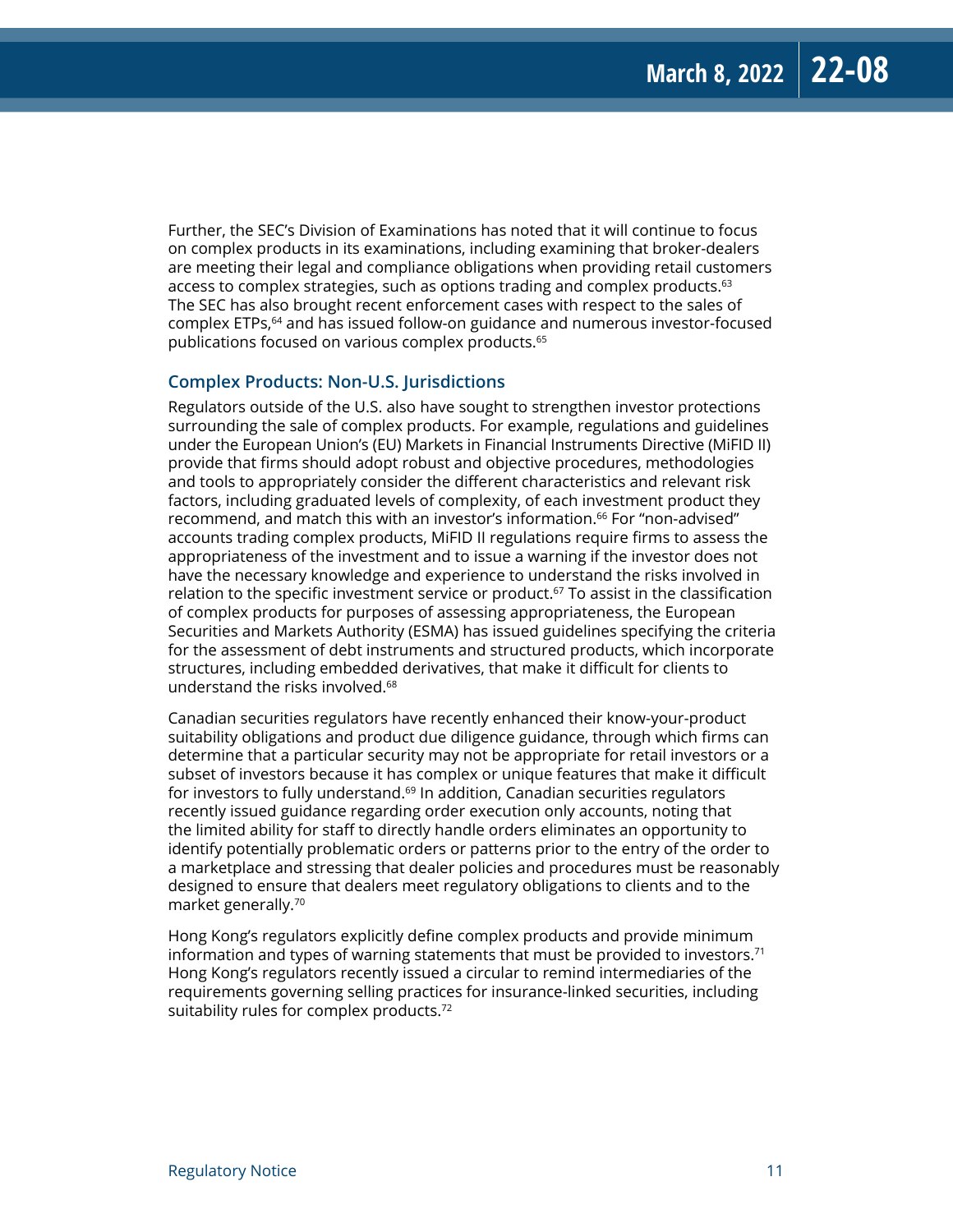Moreover, a growing number of financial regulators, including in the EU, Australia and the United Kingdom, have introduced product governance obligations to ensure product development is client focused and distribution is consistent with an identified target market for the product. Through product intervention rules, these foreign regulators also can prohibit or impose restrictions on the marketing, distribution or sale of certain financial products where a significant retail investor protection concern is determined to exist. Common restrictions include leverage limits, margin close-out requirements, standardized risk warnings, negative balance protection, and prohibitions on mass marketing and monetary incentives to clients.<sup>73</sup>

#### **Increase in Trading in Complex Products and Options**

While regulators have focused their efforts to address complex products and options, we remain concerned with the risks they pose, particularly when the data show that overall trading in complex products may be on the rise.

For example, the structured retail products market in the U.S. continues to see strong growth, with one commonly cited market data source indicating continued record volumes of products launched.74 Defined outcome ETFs, first launched in 2018, have grown to nearly 150 ETFs with almost \$10 billion in market value, which is significant given their novelty and complexity in a very competitive market.<sup>75</sup> Structured annuities, often referred to as registered index-linked annuities (RILAs), which also offer certain structured note-type exposures in an insurance vehicle, have seen rapid growth.76 While the number of geared ETPs and the market value they represent have remained fairly stable, some of these products are often among the most actively traded ETPs. It appears that retail investors continue to purchase these instruments.

Similarly, listed options trading volume has grown to over 38.6 million contracts a day on average, more than 30 percent higher than the 29.5 million contracts traded per day in 2020 and almost 100 percent higher than the 19.8 million contracts per day traded in 2019.77 Although the volume of trading in these products has significantly changed, the core rules governing options accounts, which are uniform across the options exchanges and  $FINRA<sub>78</sub>$  have remained largely unchanged since they were put in place following an SEC study of oversight of the options markets in 1978.<sup>79</sup> At that time, an investor could only transact in options through contact with a registered professional and on a limited number of exchange floors. Today, after being approved for options, self-directed investors can actively trade online through multiple exchanges without engaging with individuals or seeking professional advice.

In light of the continued concerns regarding complex products and options, accompanied by the increased activity in complex products and options and evolving retail customer access, FINRA is soliciting comment on effective practices that members have developed for managing the risks complex products and options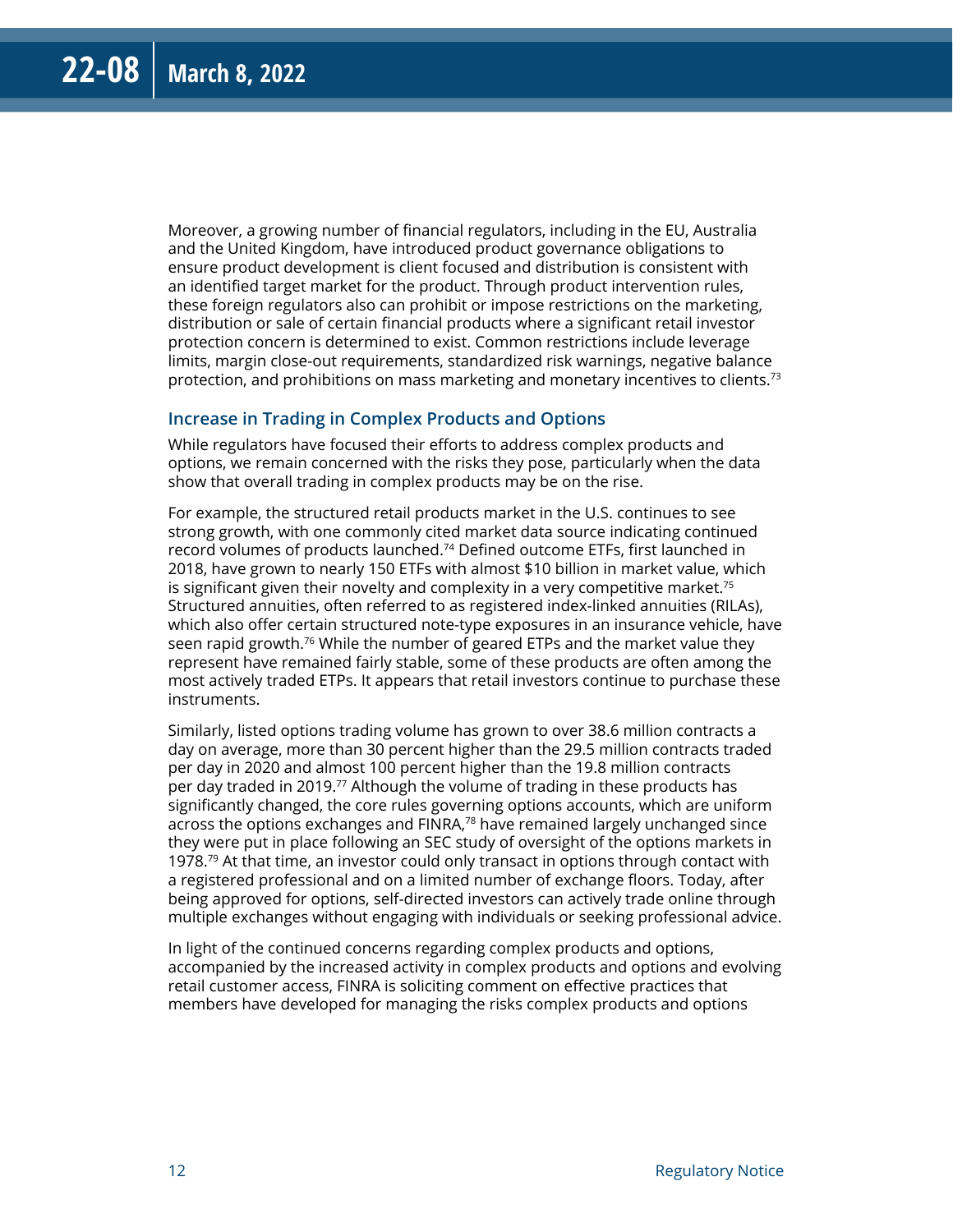raise, particularly those accessible to self-directed retail investors, and whether the current regulatory framework is appropriately tailored to address the concerns complex products and options raise.

#### **Request for Comment**

#### **Complex Products**

- 1. How do members categorize products as "complex"? Have firms implemented categories or tiers of complex products and, if so, how have firms determined such tiers? What types of products have recently been introduced that should be viewed as complex? Does our description of characteristics that render a product "complex" continue to appropriately cover necessary products?
- 2. What practices have firms developed and implemented that have proved effective with respect to supervising sales and trading of complex products, including in self-directed accounts? For example, have members implemented and, if so found effective, any of the following measures with respect to complex products:
	- a. Enhanced account approval processes before an account may trade in complex products?
	- b. Requirements that a customer complete training or a learning course before approval to trade in certain complex products?
	- c. Additional disclosures or educational materials on complex products?
	- d. Required customer attestations regarding knowledge and experience?
	- e. Restrictions or limitations on retail customer access to complex products (*e.g.,* limiting access to high-net worth or other categories of customers)?
- 3. What specific supervisory practices that enhance members' review of a customer's transactions in complex products, including transactions in self-directed accounts, have proved effective?
- 4. What are effective practices by members for reviewing advertising with respect to complex products?
- 5. How do members assess financial professionals' understanding of specific products?
- 6. Should any of the current product-specific requirements (*e.g.,* account opening requirements irrespective of whether a recommendation has been made; specific standard of care requirements when recommending these products; specific principal registration and supervision requirements; position limits; exercise limits; disclosure, confirmation and account statement requirements; or specific record-keeping requirements) apply more generally to complex products?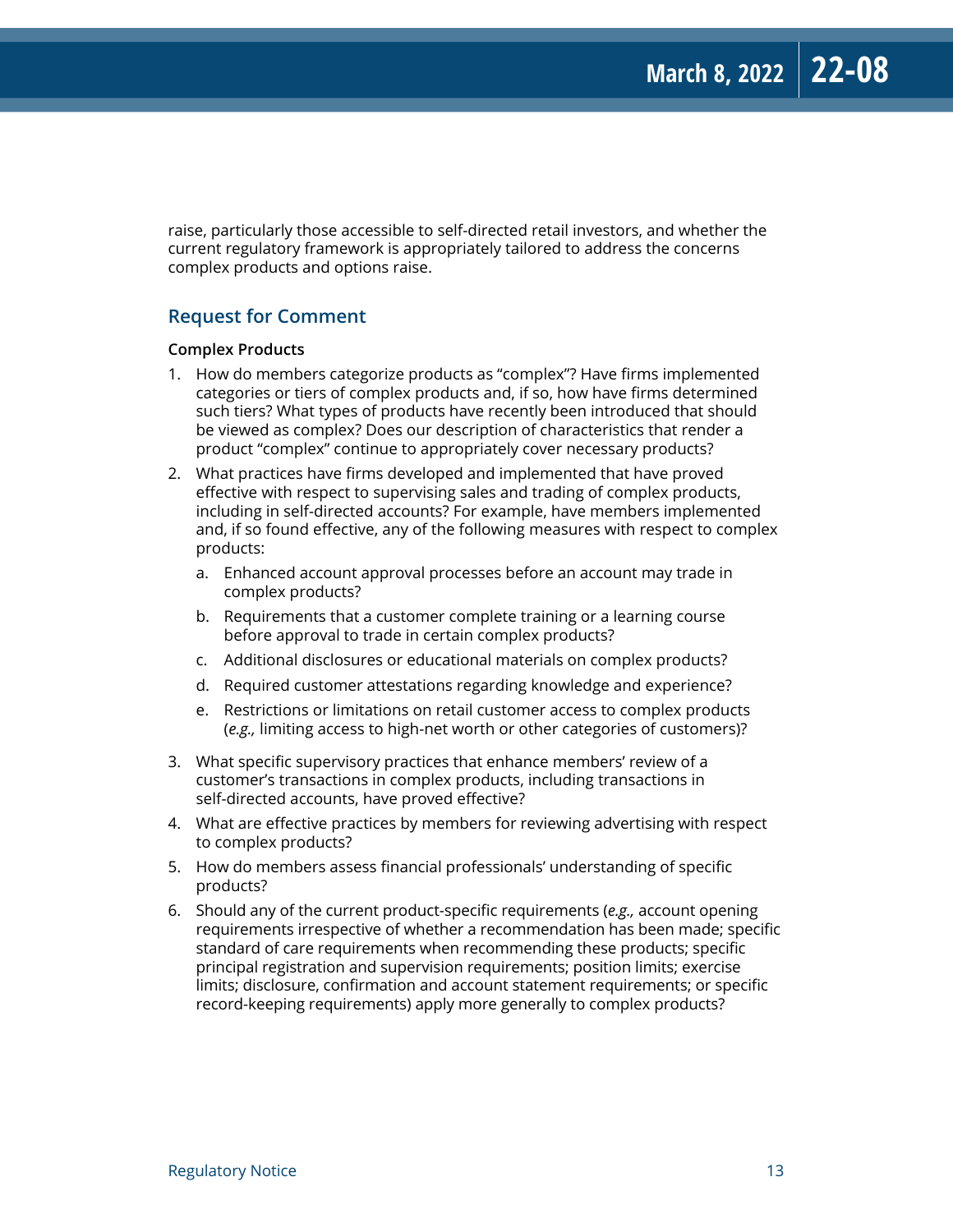- 7. Should different or additional requirements be applied with respect to complex products? For example, regardless of whether a recommendation has been made, should FINRA:
	- a. Require members to make a reasonable assessment of whether a product is "complex" before allowing a retail customer to transact in the product?
	- b. Require members to implement an account approval process before the retail customer's account may transact in any product that the firm has reasonably assessed to be complex? If so, should that process be modeled on FINRA's options rule account approval process or a different process? Please explain.
	- c. Impose other obligations before the retail customer's account may be approved to transact in complex products, such as requiring:
		- i. The member to provide the retail customer with general, plain language, educational materials about the common characteristics and risks of complex products?
		- ii. Retail customers to demonstrate their understanding of those common characteristics and risks of complex products by completing a knowledge check and, if the customer fails to show the requisite knowledge, requiring the completion of a learning course and additional assessment?
		- iii. Principal approval for a retail customer account to transact in complex products?
	- d. Once a retail customer's account is approved generally for complex products, should continuous or periodic obligations apply, such as:
		- i. Before transacting in any particular complex product, or periodically while the customer holds the complex product, requiring retail customers to review disclosures regarding the characteristics and risks of the specific product and attest that they have read and understand them?
		- ii. Requiring members to periodically reassess the retail customer's account to ensure that the initial account approval remains appropriate?
	- c. Would the aforementioned obligations unduly or appropriately restrict investor access to complex products?
	- d. Should comparable standards apply to other investment intermediaries, such as investment advisers or insurance agencies, that provide access to or recommend to individual customers transactions in complex products?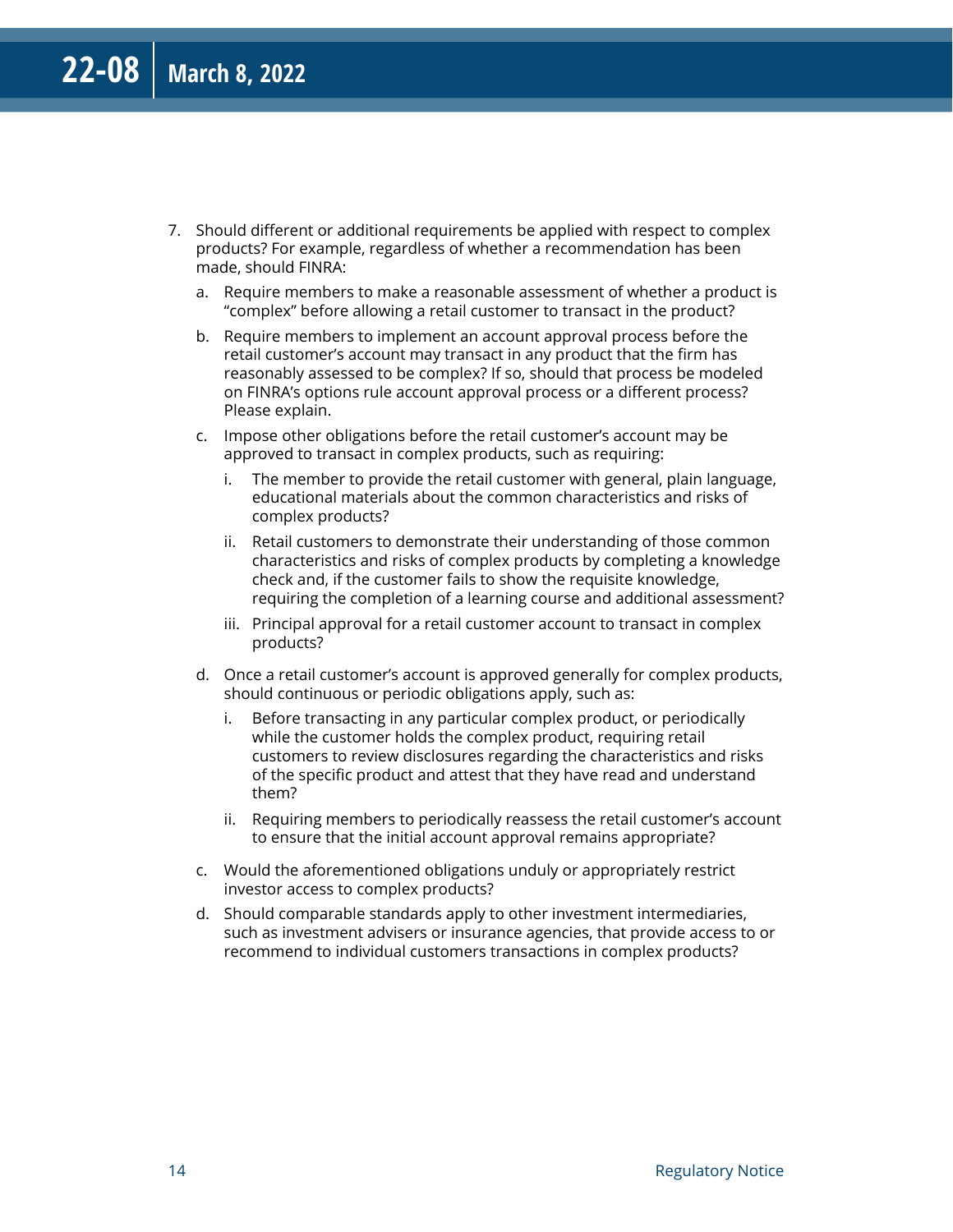- 8. Should targeted communications, such as push notifications to self-directed retail customers regarding complex products, be subject to specific restrictions? For example, should they be restricted unless certain conditions have been satisfied, including that the account has been approved for complex products?
- 9. In addition to applicable requirements in FINRA Rule 2210 (Communications with the Public), should members be required to file communications that promote or recommend complex products with the Advertising Regulation Department of FINRA for review before their first use?
- 10. Should additional supervisory obligations apply with respect to complex products and retail customers, such as requiring members to implement:
	- a. Heightened supervision for recommendations of complex products to retail customers?
	- b. Policies and procedures to help ensure that retail customers possess the requisite understanding of the complex product and its risk prior to allowing such investment, including in self-directed accounts?
	- c. Testing relating to the implementation of those policies and procedures, including the testing of automated systems that are used as part of that implementation process?
- 11. Are there regulatory developments in other jurisdictions related to complex products that would strengthen protections regarding complex products, including in self-directed accounts? For example, to address the risk of customer overestimating their knowledge and experience, should members be required to implement:
	- a. Procedures designed to limit a customer's possible circumvention of questionnaires such as a cooling-off period before a customer can respond more than once to a questionnaire designed to assess their level of knowledge?
	- b. Tools to counterbalance self-assessments with objective criteria?
	- c. In the case of online services, design features to ensure information and questionnaires are sufficiently clear?
- 12. Given the uptick in transactions in options and other complex products through self-directed platforms, many of which are designed to provide retail customers with easy access to an array of financial products, are additional guardrails needed for these types of platforms, including for example, in cases where communications through the platform do not rise to the level of a "recommendation" under Reg BI?80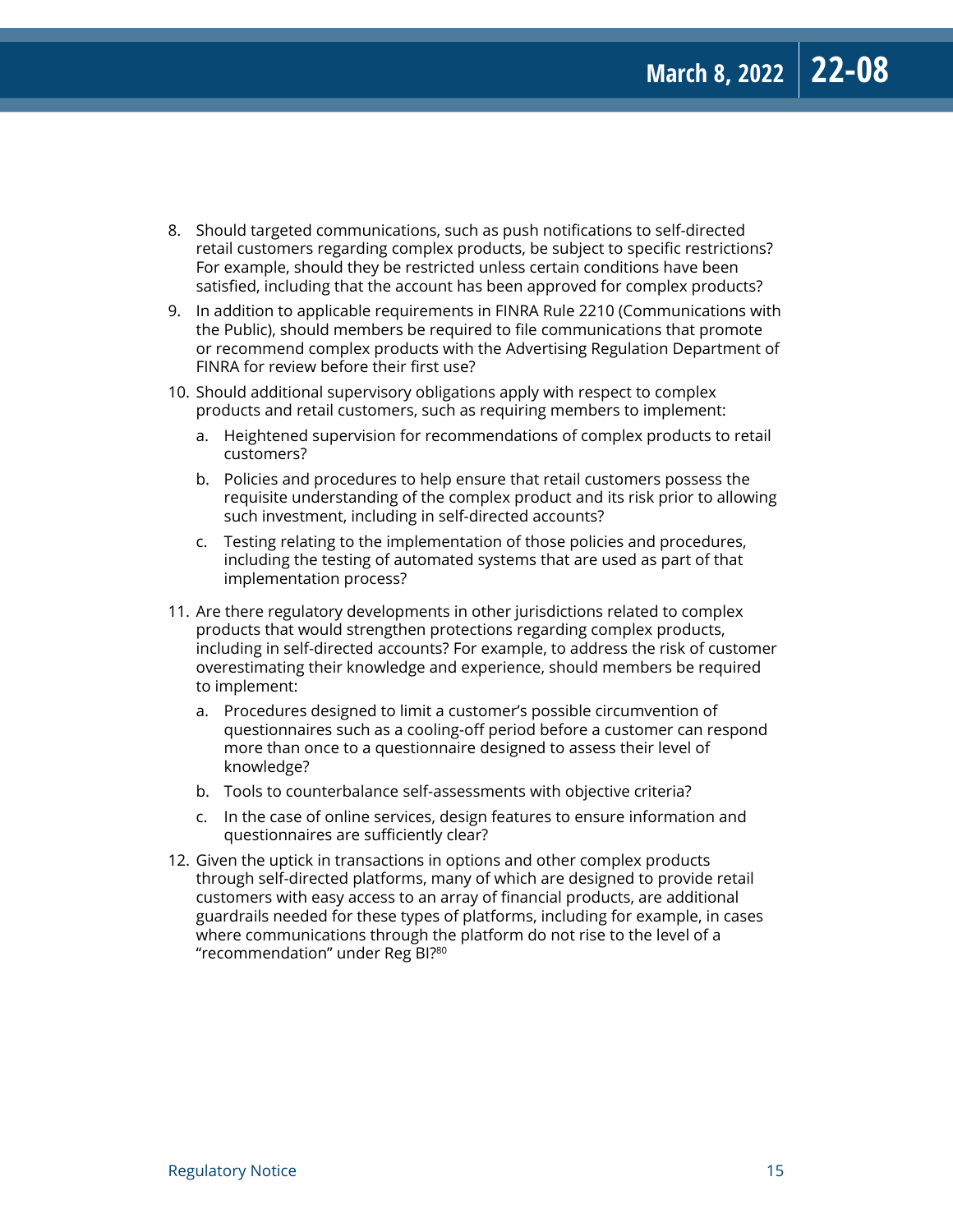#### **Options**

- 1. What practices have proved effective with respect to compliance with the options requirements, including supervision, disclosure and account approval requirements?
- 2. Are there additional requirements that should be added to the existing options requirements? For example:
	- a. Current SRO options rules (*e.g.,* FINRA Rule 2360(b)(16)) require that a member must approve a customer to trade options and requires the member to exercise due diligence to ascertain the essential facts relative to the customer to determine if it is appropriate to approve the customer to trade options. Members have implemented this requirement in varying ways. Many members have developed a system of options "levels" ranging from less risky options and strategies to more risky options strategies based on the customer's risk tolerance, investing experience and upon the customer opening a margin account. Members also have developed processes to determine when a customer may "move up" to the next level of options trading. Should specific standards apply for the kinds of options and strategies that are permitted at a given level and standards for a customer to be approved for each level?
		- i. What kind of options should be permitted for each level?
		- ii. What should the standards be to approve a customer for each level?
		- iii. Should members be required to make a suitability determination for each level regardless of whether the account is recommended or selfdirected?
		- iv. Should members be required to make a determination whether a customer should be permitted to use margin for each option level where margin is required, regardless of whether the account is recommended or self-directed?
		- v. Should members be expected to provide specified information and customers to meet specified objective criteria, such as having a certain number of years of trading experience or having a specific amount of equity in their account prior to trading options? Should members be required to provide additional information and for customers to meet additional objective criteria (for example a higher level of equity or more years of trading experience) as the level of options trading increases? If so, what information should a member be required to provide and what information should a member obtain in order to determine if the account is appropriate to trade options?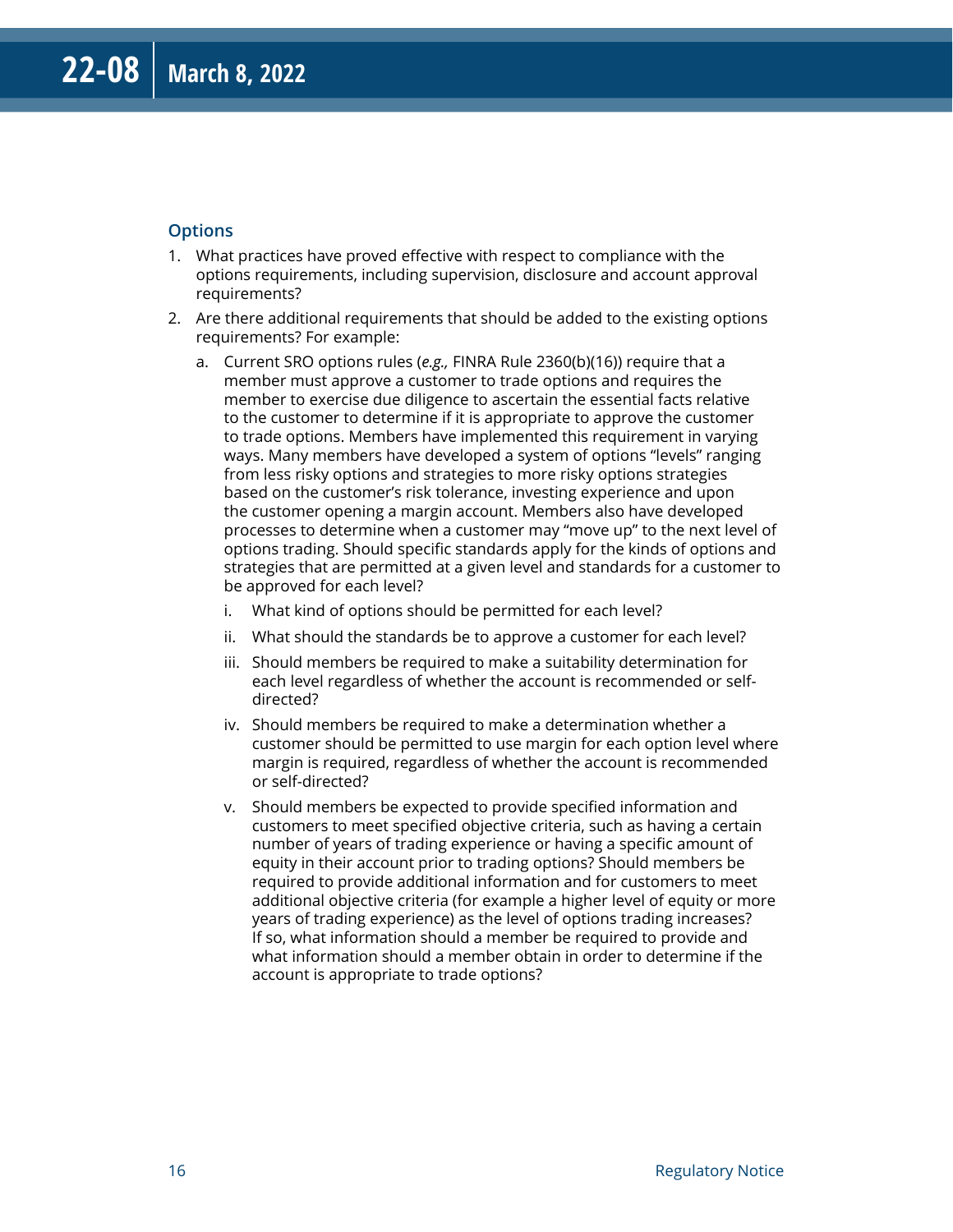- b. Should members be required to have a conversation with each customer, regardless of whether an account is self-directed or options are being recommended, prior to approval to trade options to ensure that it is appropriate to approve the customer to trade options? How would this best be implemented for a customer who has an online account?
- c. Should periodic reassessment of the retail customer's account be required to ensure that the initial account approval for options trading remains appropriate?
- d. Should targeted communications, such as push notifications to self-directed retail customers, regarding options be subject to specific restrictions? For example, should they be restricted unless certain conditions have been satisfied, including, for example, that the account has been approved for options?
- e. Currently, Rule 2220(c)(1) requires that all retail communications issued by a member concerning standardized options used prior to delivery of the applicable current options disclosure document or prospectus be submitted to the Advertising Regulation Department of FINRA at least ten calendar days prior to use. Should members be required to file all retail communications that promote or recommend options or options strategies prior to use?
- f. Should members be required to provide customers specific educational or training materials in addition to what is already required before a customer, including a self-directed customer, may be approved to trade options?
	- i. After receiving additional education or training, should customers be required to demonstrate to the member the customer's understanding about options? What form of demonstration would be most efficient and effective? Should the demonstration include answering questions or otherwise demonstrating understanding of options?
	- ii. SRO options rules (*e.g.,* FINRA Rule 2360(b)(16)) require that a member give a customer the Options Disclosure Document $^{81}$  prior to approval for options trading. Should a simple, perhaps single page, disclosure document that focuses on the key risks of trading options be required to be delivered, in addition to the ODD, to a customer prior to approval for options trading?
		- A. What are the key risks that should be communicated other than those set forth in the ODD?
		- B. Should members also receive an acknowledgement of understanding of the risks of trading options from customers before approving a customer to trade options? Should this requirement to acknowledge an understanding of the risks of trading options be required to be completed every year?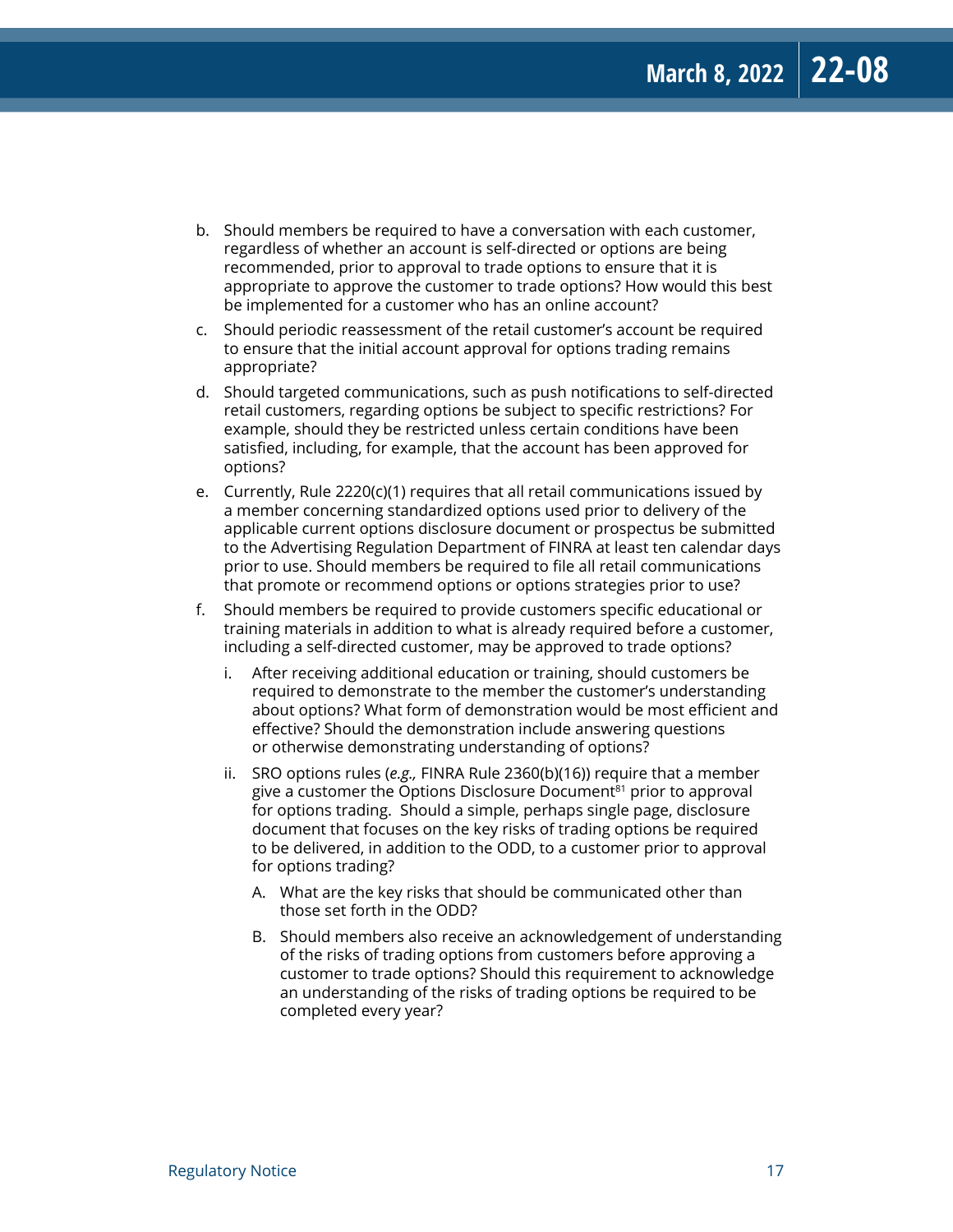- g. Should members be required to display total position risk for retail customers holding positions in options, or holding positions that have been entered into as the result of an options assignment? For example, where a customer holds positions in both an option and the underlying instrument, or in multiple options on the same security, such that the exercise of an option may act to limit overall risk, should members display the maximum potential loss and gain for each underlying asset based on their combined option and underlying exposure?
- h. SRO options rules (*e.g.,* FINRA Rule 2360(b)(20)) detail the supervisory requirements for options, as we explained in *Regulatory Notice 21-15*. Should members conduct heightened or more frequent supervisory review after they have approved a customer, including a self-directed customer, to trade options? What form of heightened supervisory review would be most efficient and effective? If distinct from heightened supervisory review, what form of frequent supervisory review would be most efficient and effective? How often should the review occur?
- i. If in reviewing an account, a member identifies that a customer has entered into an options transaction (such as a spread traded above parity $82$ ) whereby it is impossible for the customer to profit from the transaction, should the member be required to pause or suspend the customer from further transacting in options or certain kinds of options?
- j. SRO options rules (*e.g.,* FINRA Rule 2360(b)(23)) provide that option holders have until 5:30 p.m. ET on the business day of expiration, or, in the case of a standardized equity option expiring on a day that is not a business day, on the business day immediately prior to the expiration date to make a final decision to exercise or not exercise an expiring option. Members may not accept exercise instructions after 5:30 p.m. ET. However, members may establish fixed procedures as to the latest time they will accept exercise instructions from customers. Some members have set a deadline for customers to make an exercise decision prior to 5:30 p.m. ET deadline, for example by 4:00 p.m. ET. Should all members give investors to 5:30 p.m. ET to make a final exercise decision?
- k. Would any of the aforementioned obligations unduly or appropriately restrict investor access to options?
- 3. Should comparable standards apply to other investment intermediaries, such as investment advisers or insurance agencies, that provide access to or recommend to individual customers transactions in options?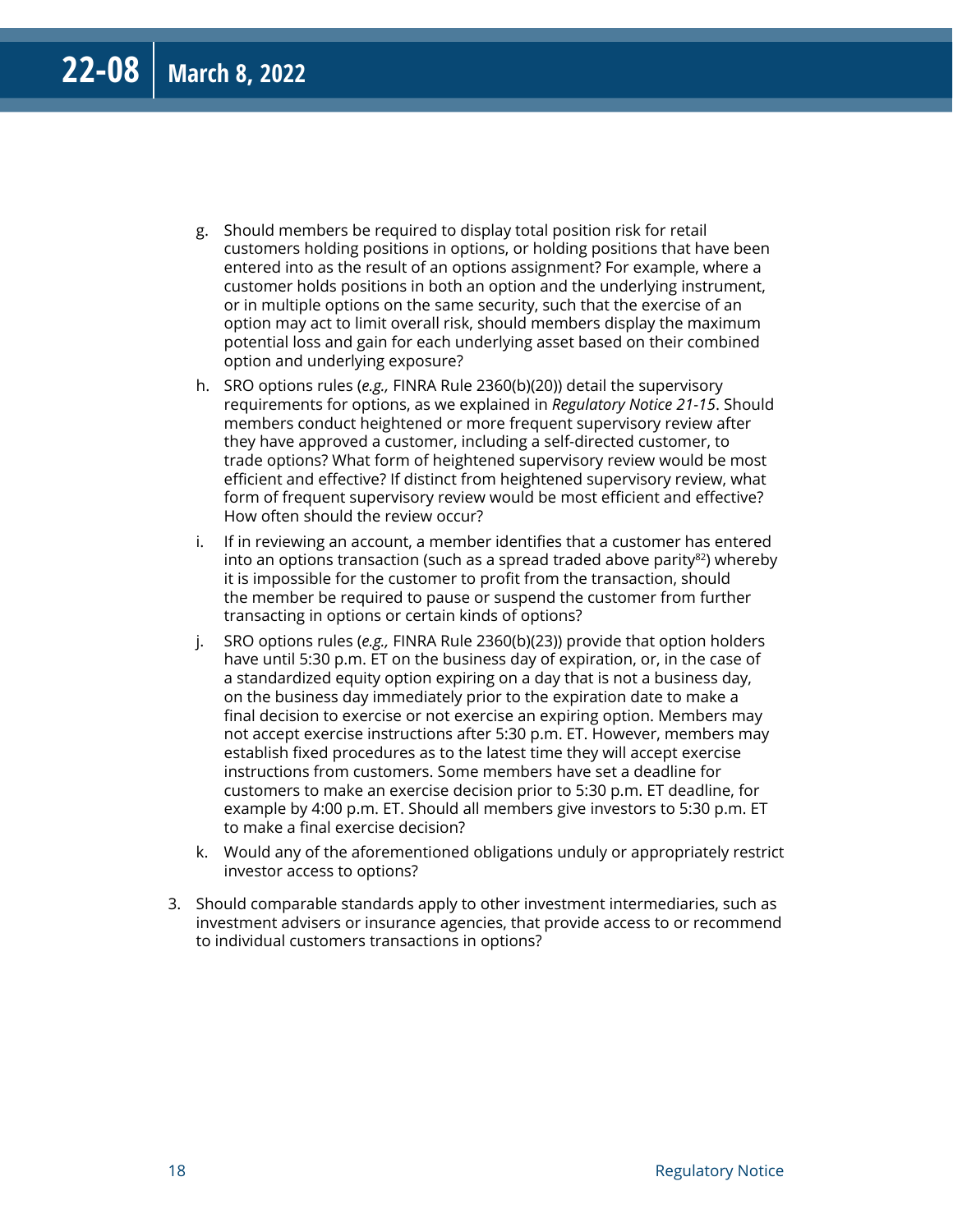#### **Endnotes**

- 1. SEC Chair Gary Gensler has directed the SEC to study this area and recommend changes, if appropriate. *See*, SEC Chair Gary Gensler, [Statement on Complex Exchange-Traded](https://www.sec.gov/news/public-statement/gensler-statement-complex-exchange-traded-products-100421)  [Products](https://www.sec.gov/news/public-statement/gensler-statement-complex-exchange-traded-products-100421) (Oct. 4, 2021) (hereinafter Gensler Statement on Complex Products). FINRA intends to coordinate its response to this request for comment with the SEC's development of its regulatory approach to this topic.
- 2. Parties should submit in their comments only personally identifiable information, such as phone numbers and addresses, that they wish to make available publicly. FINRA, however, reserves the right to redact or edit personally identifiable information from comment submissions. FINRA also reserves the right to redact, remove or decline to post comments that are inappropriate for publication, such as vulgar, abusive or potentially fraudulent comment letters.
- 3. *See* SEA Section 19 and rules thereunder. After a proposed rule change is filed with the SEC, the proposed rule change generally is published for public comment in the Federal Register. Certain limited types of proposed rule changes take effect upon filing with the SEC. *See* SEA Section 19(b)(3) and SEA Rule 19b-4.
- 4. *See Regulatory Notice 12-03* (Complex Products, Heightened Supervision of Complex Products) (Jan. 2012).
- 5. *See id.* Some industry participants have advocated for an ETP classification system that would identify and categorize certain ETPs with complex structures or embedded risks as exchange-traded notes (ETNs), exchangetraded commodities (ETCs) or exchange-traded instruments (ETIs), rather than as exchange-

traded funds (ETFs). *See, e.g.,* [Blackrock comment](https://www.sec.gov/files/BLK_comments_4_14_21_0.pdf) in response to SEC Joint Statement Regarding Complex Financial Products and Retail Investors (Apr. 14, 2021).

- 6. Beyond these products and exchange-listed futures on related crypto assets, retail investors seeking exposure to crypto assets (outside of directly owning them) may have alternatives through, for example, over-the-counter securities in the form of investment trusts holding a crypto asset. However, such products may present further complexities in terms of how they are structured as well as being potentially less liquid and having performance that can diverge from that of the underlying crypto asset.
- 7. The first Bitcoin Futures ETF, which the SEC declined to block, began trading on the NYSE on October 20, 2021. Options on this ETF were listed shortly after. A second was launched on October 22, 2021. The first mutual fund focused on Bitcoin Futures was launched in July 2021.
- 8. *See, e.g.,* FINRA Investor Alert, Interval Funds 6 [Things to Know Before You Invest](https://www.finra.org/investors/insights/interval-funds) (Jan. 23, 2018).
- 9. *See e.g.,* [SEC Investor Bulletin: Interval Funds](https://www.sec.gov/oiea/investor-alerts-and-bulletins/investor-bulletin-interval-funds) (Sept. 25, 2020).
- 10. For example, some ETPs are registered as investment companies under the Investment Company Act of 1940 and are subject to its protections. On the other hand, other complex products, such as exchange-traded notes, structured notes, and commodity pools are structured differently and, regardless of their relative complexity or risk, are not subject to the requirements of the Investment Company Act.

©2022. FINRA. All rights reserved. Regulatory Notices attempt to present information to readers in a format that is easily understandable. However, please be aware that, in case of any misunderstanding, the rule language prevails.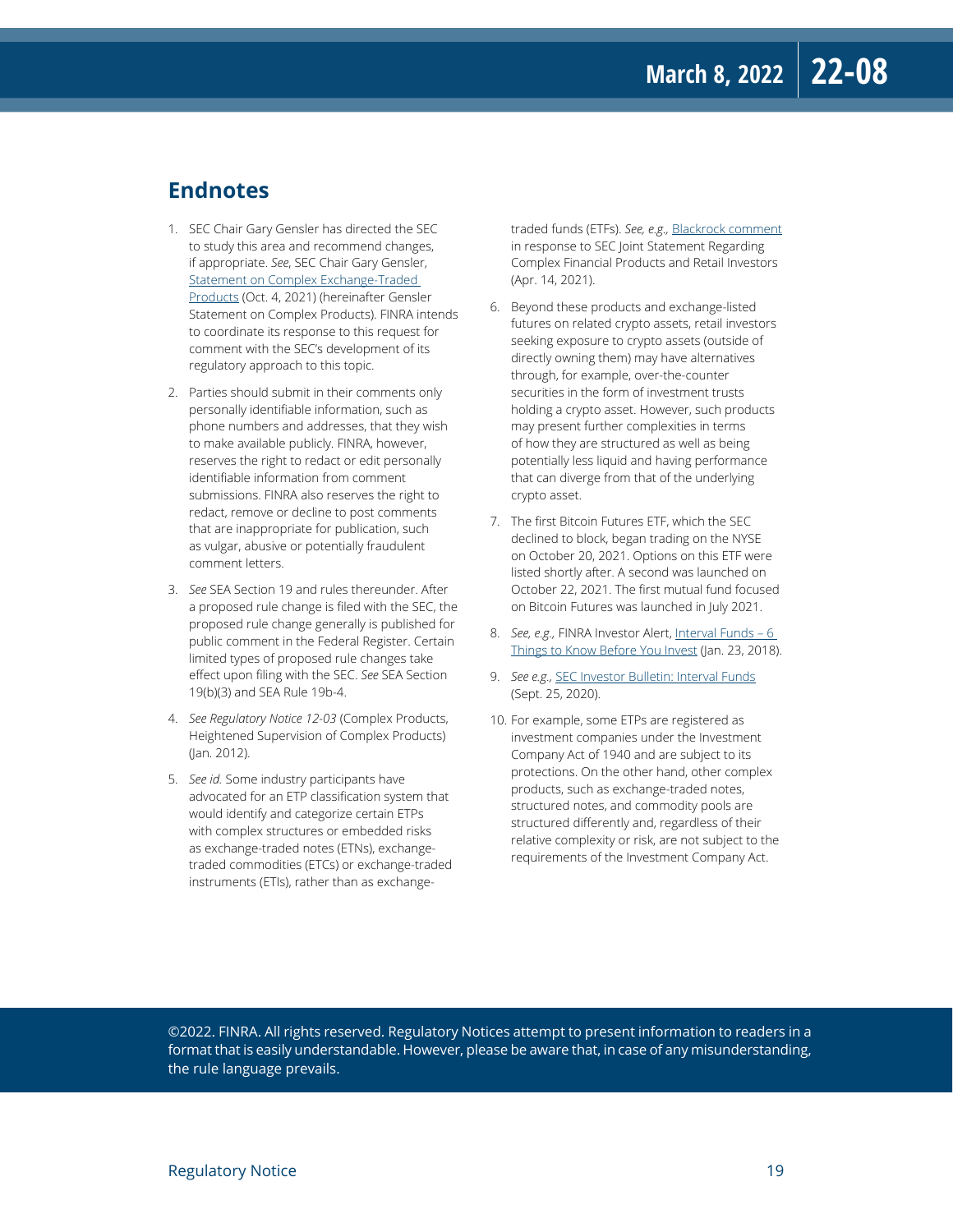- 11. *See* [Gensler Statement on Complex Products](https://www.sec.gov/files/prelim-recommendations-to-amac-on-etps.pdf) (referencing the SEC's Asset Management Advisory Committee's recommendations to the SEC and FINRA designed to improve the ETP ecosystem, Preliminary Recommendations of ETP Panel Regarding COVID-19 Volatility: Exchange-Traded Products, Asset Management Advisory Committee (Sept. 16, 2020)).
- 12. *See* Calton & Associates, Inc., AWC No. 2018060466201 (May 17, 2021).
- 13. *See* Independent Financial Group, LLC, AWC No. 2018059223401 (Apr. 8, 2021).
- 14. *See* American Independent Securities Group, LLC, AWC No. 2018060267902 (March 29, 2021).
- 15. *See* Kevin Marshall McCallum, AWC No. 2019062569501 (June 17, 2021).
- 16. *See* FINRA Investor Insights, *[Options A-Z:](https://www.finra.org/investors/insights/options-z-basics-greeks)  [The Basics to the Greeks](https://www.finra.org/investors/insights/options-z-basics-greeks)*, regarding options terminology (June 4, 2015).
- 17. For example, an investor may hedge with a protective put option to limit losses on downward movement of the underlying stock that is owned by the investor. The investor could purchase a put option at a strike price below the current price of the stock. If the price of the stock falls below the strike price of the option, the investor can exercise the put option and sell their shares at the strike instead of the current market price. This strategy could limit the impact to a position when the stock price falls.
- 18. For example, an investor may engage in covered call writing whereby an investor can write (sell) a call option on a stock the investor owns to earn the options premium.
- 19. For example, an investor may purchase a \$12 call option, for a total investment of \$1200, overlying a stock that is valued at \$60 per share, which provides some exposure to the price movement in the underlying stock for less than the cost of buying 100 shares at \$60 (\$6,000). One option contract typically covers 100 shares of underlying stock.
- 20. *See* [Characteristics and Risks of Standardized](https://www.theocc.com/getmedia/a151a9ae-d784-4a15-bdeb-23a029f50b70/riskstoc.pdf)  [Options](https://www.theocc.com/getmedia/a151a9ae-d784-4a15-bdeb-23a029f50b70/riskstoc.pdf) (also known as the Options Disclosure Documents or "ODD") (Oct. 2021) for more detailed description of risks with options.
- 21. In addition, Reg BI requires members who make recommendations, including recommendations to trade in options, to open an options account, or to engage in an investment strategy involving options, to, among other things, have a reasonable basis to believe that the recommendation is in the best interest of a particular retail customer based on that customer's investment profile and the potential risks, rewards and costs associated with the recommendation.
- 22. When the investor does not own the offsetting position in the underlying security, the investor may have to acquire the security if the price of the underlying security rises and the buyer of the option seeks to exercise it. The maximum loss could be unlimited as there is no cap on how high the price of the underlying security can rise.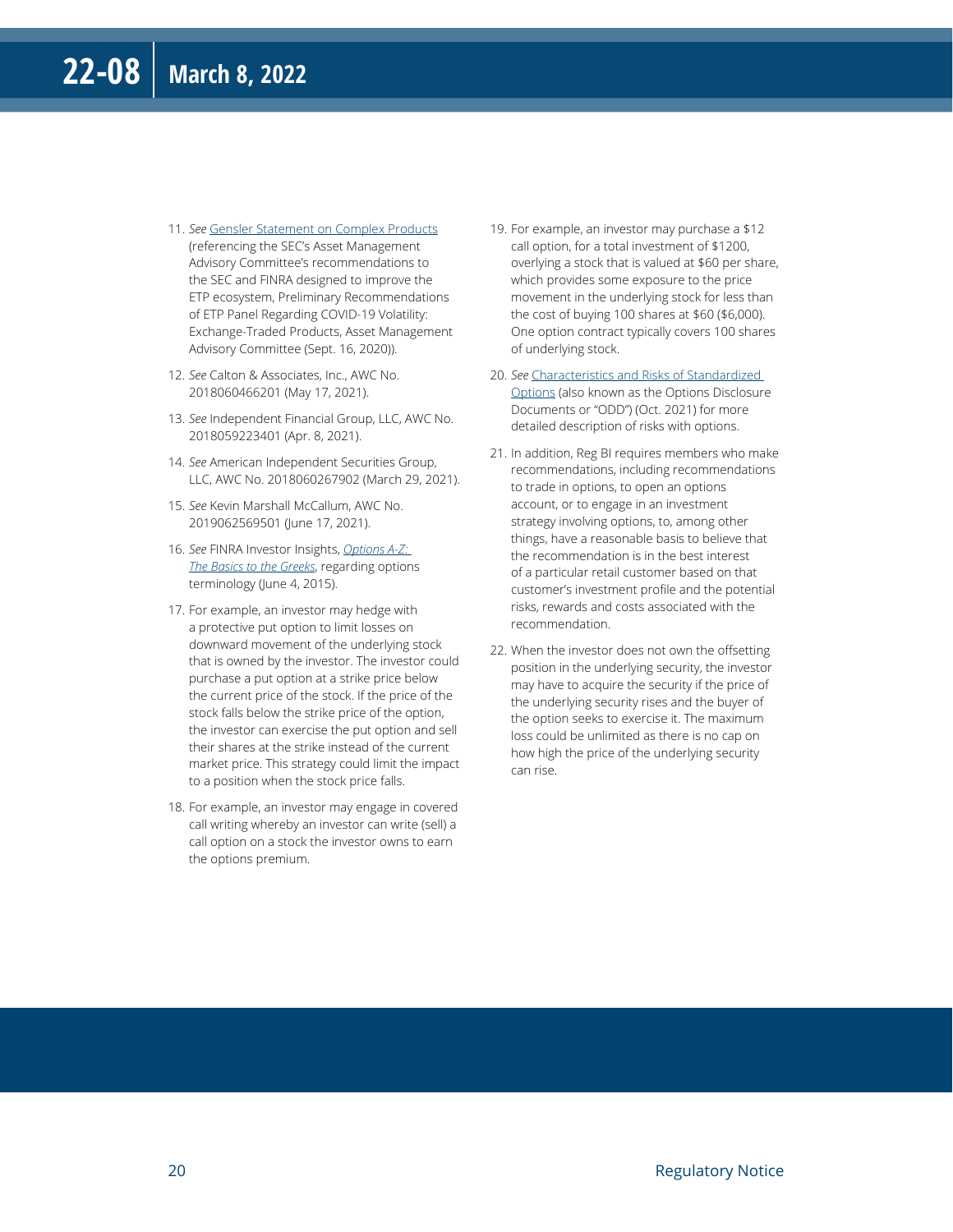- 23. For example, if an investor sells a put option with a strike price of \$50 and the underlying security falls to \$1 at expiration, the investor should expect to be assigned on their put, thereby purchasing 100 shares at \$50 for a total of \$5,000. While the value of the position would be \$100 based on current share price (\$1 per share), the investor would have an unrealized loss of \$4,900, excluding the premium received.
- 24. Listed equity options are settled with physical delivery of the underlying security, not cash settled. For example, if an investor purchases a call option in a cash account with a strike price of \$50 and the underlying security is trading at \$60 per share at expiration, the investor should not expect a "payout" of \$1,000 for the price difference between the strike price and the closing price at expiration. Instead, the investor must have \$5,000 in order to purchase the shares at expiration based on the strike price. While the value of the position would be \$6,000 based on current shares price (\$60 per share), the investor would have an unrealized gain of \$1,000. Alternatively, the investor could sell the option on expiration, which may not necessarily maximize the potential gains.
- 25. The options contract will specify when the option may be exercised. European-style options provide the option may only be exercised on its expiration date while American-style options may be exercised at any point during the life of the contract. Option holders must be sure to understand the exercise provisions and exercise mechanics. *See also [Information Notice 2/3/21](https://www.finra.org/rules-guidance/notices/information-notice-020321)* (Exercise Cut-Off Time for Expiring Options).
- 26. *See* FINRA and OCC Staff Investor Insights: Trading Options: Understanding Assignment, *infra* note 40, regarding assignment which is the seller's obligation to fulfill the terms of the contract by either selling or buying the underlying security at the exercise price.
- 27. *See* Rule 2360(b)(16) and FINRA Rule 2360(b)(20), respectively.
- 28. *See* Cesar Hurtado, AWC No. 20170558909 (Aug. 6, 2021).
- 29. *See* Mason Gann, AWC No. 20180574252 (Jan. 27, 2020).
- 30. *See* Robinhood Financial LLC, AWC No. 2020066971201 (June 30, 2021).
- 31. *See [Notice to Members 05-59](https://www.finra.org/rules-guidance/notices/05-59)* (NASD Provides Guidance Concerning the Sale of Structured Products) (Sept. 2005).
- 32. *See [Regulatory Notice 09-31](https://www.finra.org/rules-guidance/notices/09-31)* (June 2009).
- 33. *See [Regulatory Notice 09-73](https://www.finra.org/rules-guidance/notices/09-73)* (Dec. 2009).
- 34. *See [Regulatory Notice 10-51](https://www.finra.org/rules-guidance/notices/10-51)* (Oct. 2010).
- 35. *See [Regulatory Notice 10-09](https://www.finra.org/rules-guidance/notices/10-09)* (Feb. 2010).
- 36. *See [Regulatory Notice 17-32](https://www.finra.org/rules-guidance/notices/17-32)* (Oct. 2017).
- 37. *See [Regulatory Notice 20-14](https://www.finra.org/rules-guidance/notices/20-14)* (May 2020).
- 38. *See [Regulatory Notice 21-15](https://www.finra.org/rules-guidance/notices/21-15)* (April 2021).
- 39. *See id.* at n.7 (noting that, in the context of evaluating customer information for the purposes of approving a customer to trade options, FINRA views the options trading approval standard, which is expressed as appropriateness in *Notice to Members 80-23*, as comparable to a suitability standard as used in Rule 2360(b)(19)).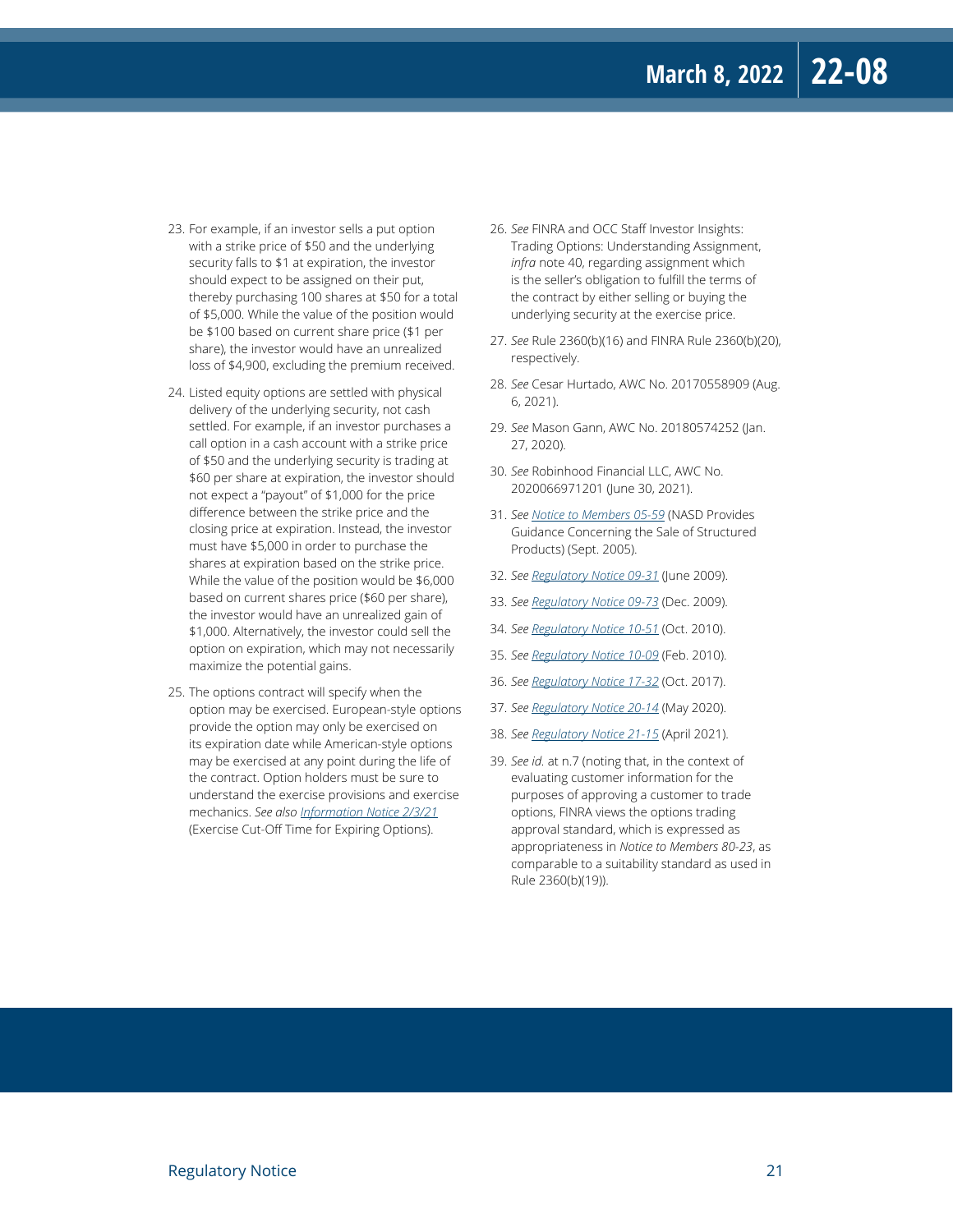- 40. FINRA has issued a number of investorfocused publications on complex products and options (e.g., FINRA Investor Insight: Know [Before You Invest: Volatility-Linked Exchange-](https://www.finra.org/investors/insights/volatility-linked-exchange-traded-products)[Traded Products](https://www.finra.org/investors/insights/volatility-linked-exchange-traded-products) (October 26, 2017); FINRA Investor Insights: [The Lowdown on Leveraged](https://www.finra.org/investors/insights/lowdown-leveraged-and-inverse-exchange-traded-products)  [and Inverse Exchange-Traded Products](https://www.finra.org/investors/insights/lowdown-leveraged-and-inverse-exchange-traded-products) (Nov. 22, 2016); Investor Alert: [Alternative Funds](https://www.finra.org/investors/alerts/alternative-funds-are-not-your-typical-mutual-funds)  [Are Not Your Typical Mutual Funds](https://www.finra.org/investors/alerts/alternative-funds-are-not-your-typical-mutual-funds) (June 11, 2013); Investor Alert: [Exchange-Traded Notes—](https://www.finra.org/investors/alerts/exchange-traded-notes-avoid-unpleasant-surprises) [Avoid Unpleasant Surprises](https://www.finra.org/investors/alerts/exchange-traded-notes-avoid-unpleasant-surprises) (July 10, 2012); Investor Alert: [Structured Notes With Principal](https://www.finra.org/investors/alerts/structured-notes-principal-protection-note-terms-your-investment)  [Protection](https://www.finra.org/investors/alerts/structured-notes-principal-protection-note-terms-your-investment) (June 2, 2011); Investor Alert: [Reverse](https://www.finra.org/investors/alerts/reverse-convertibles-complex-investment-vehicles)  [Convertibles: Complex Investment Vehicles](https://www.finra.org/investors/alerts/reverse-convertibles-complex-investment-vehicles) (July 29, 2011); Investor Insights, [Options A-Z: The](https://www.finra.org/investors/insights/options-z-basics-greeks)  [Basics to The Greeks](https://www.finra.org/investors/insights/options-z-basics-greeks) (June 4, 2015); FINRA and OCC Staff Investor Insights: Trading Options: [Understanding Assignment](https://www.finra.org/investors/insights/trading-options-understanding-assignment) (Dec. 14, 2020).
- 41. *See* FINRA Rule 2360 (Options); FINRA Rule 2220 (Options Communications).
- 42. *See* FINRA Rule 2370 (Security Futures); FINRA Rule 2215 (Communications with the Public Regarding Security Futures).
- 43. *See* FINRA Rule 2350 Series (Trading in Index Warrants, Currency Index Warrants and Currency Warrants).
- 44. Reg BI would also apply to the extent that a broker-dealer or associated person recommends such a product, or an investment strategy involving the product, to a retail customer.
- 45. *See* FINRA Rule 2310 (Direct Participation Programs).
- 46. *See* FINRA Rule 2211 (Communications with the Public About Variable Life Insurance and Variable Annuities); FINRA Rule 2320 (Variable Contracts of an Insurance Company); and FINRA Rule 2330 (Members' Responsibilities Regarding Deferred Variable Annuities).
- 47. *See* FINRA Rule 2330. As noted above, Reg BI would also apply to the extent that a brokerdealer or associated person recommends a VA to a retail customer.
- 48. *See, e.g.,* [2022 Report on FINRA's Examination](https://www.finra.org/rules-guidance/guidance/reports/2022-finras-examination-and-risk-monitoring-program)  [and Risk Monitoring Program](https://www.finra.org/rules-guidance/guidance/reports/2022-finras-examination-and-risk-monitoring-program) (Feb. 9, 2022), ("FINRA will continue to review firms' communications and disclosures made to customers in relation to complex products, and will review customer account activity to assess whether firms' recommendations regarding these products are in the best interest of the retail customer given their investment profile and the potential risks, rewards and costs associated with the recommendation.").
- 49. *See* [FINRA Targeted Examination Letter on](https://www.finra.org/rules-guidance/guidance/targeted-examination-letters/targeted-examination-letter-option-account-opening-and-supervision)  [Option Account Opening, Supervision and](https://www.finra.org/rules-guidance/guidance/targeted-examination-letters/targeted-examination-letter-option-account-opening-and-supervision)  [Related Areas](https://www.finra.org/rules-guidance/guidance/targeted-examination-letters/targeted-examination-letter-option-account-opening-and-supervision) (Aug. 2021).
- 50. *See supra* note 20.
- 51. *See* Rule 2360(b)(23).
- 52. *See e.g.,* FINRA and OCC Staff Investor Insights: Trading Options: Understanding Assignment (Dec. 14, 2020), *supra* note 40.
- 53. In addition to complex products, and of historic significance, at the advent of the computerized brokerage systems, the SEC issued guidance regarding potential investor protection risks posed by such systems and emphasizing brokerdealer obligations, particularly in the case of risky investments. *See* Notice of Commission Views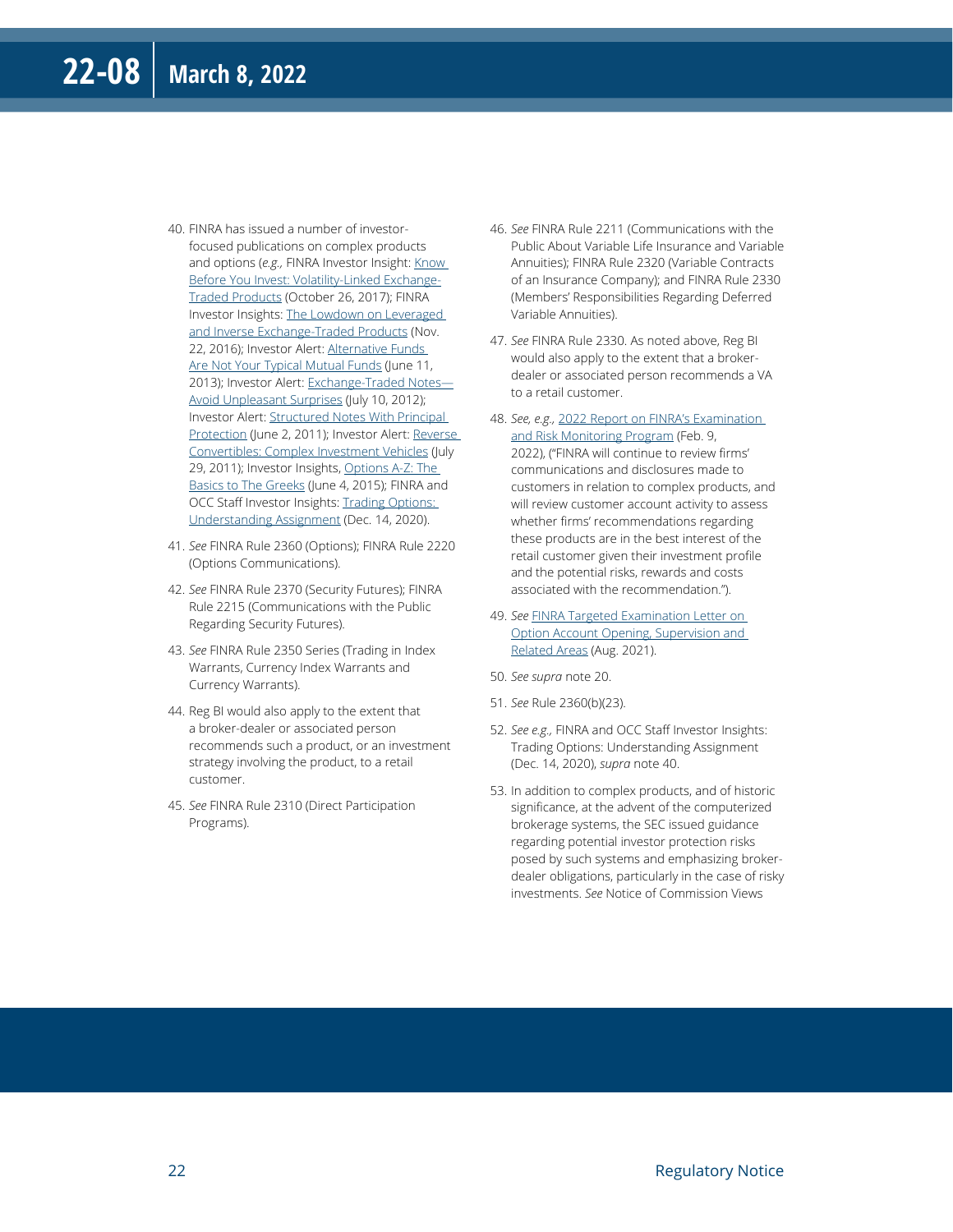on Computer Brokerage Systems, Securities Exchange Act Release No. 21383 (October 9, 1984), 49 FR 40159, 40161 (October 15, 1984) ("Because these systems provide investors greater flexibility in trading, the Commission believes it is important that a broker-dealer use a high degree of care in making its initial determination regarding an investor's financial qualifications and his suitability for large and risky investments.").

- 54. *See* Gensler Statement on Complex Products. Commissioners Allison Lee and Caroline A. Crenshaw also issued a joint Statement on Complex Exchange-Traded Products, noting the significant investor protection issues and potential systemic risks raised by the sale of complex ETPs, recommending that the Commission update the rules for these products, and outlining principles that should apply to an updated regulatory framework. *See* Commissioners Lee and Crenshaw, [Statement](https://www.sec.gov/news/public-statement/lee-crenshaw-statement-complex-exchange-traded-products-100421)  [on Complex Exchange-Traded Products](https://www.sec.gov/news/public-statement/lee-crenshaw-statement-complex-exchange-traded-products-100421) (Oct. 4, 2021).
- 55. *See* SEC Request for Comment on Exchange-Traded Products, Securities Exchange Act Release No. 75165 (June 12, 2015), 80 FR 34729, 34742 (June 17, 2015).
- 56. *See* Regulation Best Interest, Securities Exchange Act Release No. 86031 (June 5, 2019), 84 FR 33318 (July 12, 2019) (Reg BI Adopting Release).
- 57. *See* Regulation Best Interest, Securities Exchange Act Rule 15*l*-1(a)(2)(ii)(A).
- 58. FINRA's suitability rule (FINRA Rule 2111) applies to recommendations that are not covered by Reg BI (*i.e.,* recommendations to non-retail customers). *See* Rule 2111.08.
- 59. *See* Reg BI Adopting Release, 84 FR at 33376.
- 60. *See* Reg BI Adopting Release at 33376. Note that Reg BI and FINRA Rule 2111 apply when a broker-dealer or its associated persons make securities recommendations (including, in the case of Reg BI, recommendations of types of accounts); neither Reg BI nor Rule 2111 apply in the absence of a recommendation, such as where a retail investor invests entirely on their own accord in complex products through a self-directed account. *See also* Commission Interpretation Regarding Standard of Conduct for Investment Advisers, Investment Act Release No. 5248 (June 5, 2019), 84 FR 33669, 33673-74 (July 12, 2019).
- 61. *See* SEC Proposed Rule, Use of Derivatives by Registered Investment Companies and Business Development Companies; Required Due Diligence by Broker-Dealers and Registered Investment Advisers Regarding Retail Customers' Transactions in Certain Leveraged/Inverse Investment Vehicles, Securities Exchange Act Release No. 87607 (November 25, 2019), 85 FR 4446 (January 24, 2020).
- 62. *See* U.S. Securities and Exchange Commission, [Joint Statement Regarding Complex Financial](https://www.sec.gov/news/public-statement/clayton-blass-hinman-redfearn-complex-financial-products-2020-10-28)  [Products and Retail Investors](https://www.sec.gov/news/public-statement/clayton-blass-hinman-redfearn-complex-financial-products-2020-10-28) (Oct. 28, 2020).
- 63. *See* SEC Division of Examinations, [2021](https://www.sec.gov/files/2021-exam-priorities.pdf)  [Examination Priorities,](https://www.sec.gov/files/2021-exam-priorities.pdf) (March 3, 2021).
- 64. *See* SEC press release, [SEC Charges Investment](https://www.sec.gov/news/press-release/2020-282)  **Advisory Firms and Broker-Dealers in** [Connection with Sales of Complex Exchange-](https://www.sec.gov/news/press-release/2020-282)[Traded Products](https://www.sec.gov/news/press-release/2020-282) (Nov. 13, 2020); s*ee also* SEC Division of Examinations [Public Statement](https://www.sec.gov/news/public-statement/ocie-vix-matters-2020-11-16) on Recent Enforcement Matters Involving "VIX-Related" and Other Complex Exchange Traded Products (ETPs) (Nov. 16, 2020).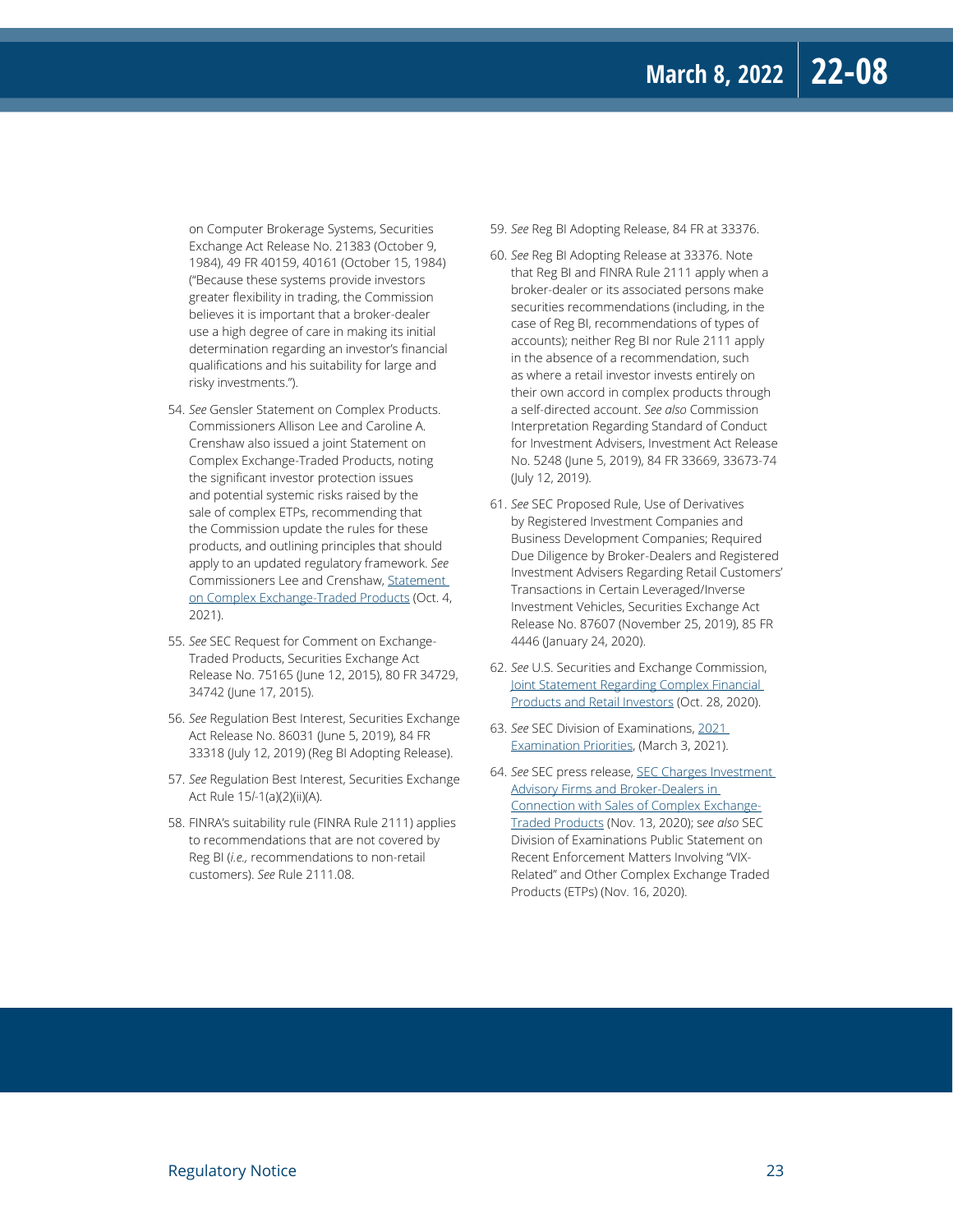- 65. The SEC's Office of Investor Education and Advocacy has published numerous Investor Bulletins on complex products in recent years. *See, e.g.,* Investor Bulletin: [Leveraged Investing](https://www.sec.gov/oiea/investor-alerts-and-bulletins/ib_leveragedinvesting)  [Strategies – Know the Risks Before Using These](https://www.sec.gov/oiea/investor-alerts-and-bulletins/ib_leveragedinvesting)  [Advanced Investment Tools](https://www.sec.gov/oiea/investor-alerts-and-bulletins/ib_leveragedinvesting) (June 10, 2021); Updated Investor Bulletin: [Indexed Annuities](https://www.sec.gov/oiea/investor-alerts-and-bulletins/ib_indexedannuities) (July 31, 2020); [Leveraged Loan Funds – Investor](https://www.sec.gov/oiea/investor-alerts-and-bulletins/leveraged-loan-funds-investor-bulletin)  [Bulletin](https://www.sec.gov/oiea/investor-alerts-and-bulletins/leveraged-loan-funds-investor-bulletin) (Nov. 20, 2019); [Updated Investor](https://www.sec.gov/oiea/investor-alerts-and-bulletins/ib_variableannuities)  [Bulletin: Variable Annuities](https://www.sec.gov/oiea/investor-alerts-and-bulletins/ib_variableannuities) (Oct. 30, 2018); Investor Bulletin: [Exchange Traded Notes](https://www.investor.gov/introduction-investing/general-resources/news-alerts/alerts-bulletins/investor-bulletins-50) (ETNs) (Dec. 1, 2015); Investor Bulletin: [An Introduction](https://www.investor.gov/introduction-investing/general-resources/news-alerts/alerts-bulletins/investor-bulletins-63)  [to Options](https://www.investor.gov/introduction-investing/general-resources/news-alerts/alerts-bulletins/investor-bulletins-63) (March 18, 2015) and Investor Bulletin: [Opening an Options Account](https://www.investor.gov/introduction-investing/general-resources/news-alerts/alerts-bulletins/investor-bulletins-77) (March 18, 2015).
- 66. *See* European Securities and Markets Authority (ESMA), [Guidelines on Certain Aspects of the](https://www.esma.europa.eu/sites/default/files/library/esma35-43-1163_guidelines_on_certain_aspects_of_mifid_ii_suitability_requirements_0.pdf)  [MiFID II Suitability Requirements](https://www.esma.europa.eu/sites/default/files/library/esma35-43-1163_guidelines_on_certain_aspects_of_mifid_ii_suitability_requirements_0.pdf), (paragraphs 69-87) (June 11, 2018).
- 67. *See* MiFID II Articles 25(3)-(4) and MiFID II Delegated Regulation Articles 55-57. *See also* ESMA, [Guidelines on Certain Aspects of the](file:///C:\Users\K25219\AppData\Local\Microsoft\Windows\INetCache\Content.Outlook\FG1FI2C5\Guidelines%20on%20Certain%20Aspects%20of%20the%20MiFID%20II%20Appropriateness%20and%20Execution-Only%20Requirements)  [MiFID II Appropriateness and Execution-Only](file:///C:\Users\K25219\AppData\Local\Microsoft\Windows\INetCache\Content.Outlook\FG1FI2C5\Guidelines%20on%20Certain%20Aspects%20of%20the%20MiFID%20II%20Appropriateness%20and%20Execution-Only%20Requirements)  [Requirements](file:///C:\Users\K25219\AppData\Local\Microsoft\Windows\INetCache\Content.Outlook\FG1FI2C5\Guidelines%20on%20Certain%20Aspects%20of%20the%20MiFID%20II%20Appropriateness%20and%20Execution-Only%20Requirements) (Jan. 3, 2022).
- 68. *See* ESMA, [Guidelines on Complex Debt](https://www.esma.europa.eu/sites/default/files/library/2015-1787_-_guidelines_on_complex_debt_instruments_and_structured_deposits.pdf)  [Instruments and Structured Deposits](https://www.esma.europa.eu/sites/default/files/library/2015-1787_-_guidelines_on_complex_debt_instruments_and_structured_deposits.pdf) (Feb. 4, 2016). *See also* ESMA, Guidelines on Certain Aspects of the MiFID II Appropriateness and Execution-Only Requirements, *supra* note 67.
- 69. *See* The Ontario Securities Commission, [Reforms](https://www.osc.ca/sites/default/files/pdfs/irps/ni_20191003_31-103_reforms-enhance-client-registrant-relationship.pdf)  [to Enhance the Client-Registrant Relationship](https://www.osc.ca/sites/default/files/pdfs/irps/ni_20191003_31-103_reforms-enhance-client-registrant-relationship.pdf) (Client Focused Reforms), Vol. 42, Issue 40 (Oct. 3, 2019); *see also* Investment Industry Regulatory Organization of Canada (IIROC) Notice GN-3300-21-001, [Guidance Note on Product Due](https://www.iiroc.ca/sites/default/files/2021-08/Appendix%203-Product%20Due%20Diligence%20and%20Know%20Your%20Product%20guidance.pdf)  [Diligence and Know-Your-Product](https://www.iiroc.ca/sites/default/files/2021-08/Appendix%203-Product%20Due%20Diligence%20and%20Know%20Your%20Product%20guidance.pdf) (Dec. 31, 2021).
- 70. *See* IIROC Notice GN-3200-21-002, [Guidance](https://www.iiroc.ca/news-and-publications/notices-and-guidance/guidance-respecting-order-execution-only-accounts-form-third-party-electronic-access-marketplaces)  [Respecting Order Execution Only Accounts](https://www.iiroc.ca/news-and-publications/notices-and-guidance/guidance-respecting-order-execution-only-accounts-form-third-party-electronic-access-marketplaces)  [as a Form of Third-Party Electronic Access to](https://www.iiroc.ca/news-and-publications/notices-and-guidance/guidance-respecting-order-execution-only-accounts-form-third-party-electronic-access-marketplaces)  [Marketplaces](https://www.iiroc.ca/news-and-publications/notices-and-guidance/guidance-respecting-order-execution-only-accounts-form-third-party-electronic-access-marketplaces) (Oct. 14, 2021).
- 71. *See* Hong Kong Securities and Futures Commission, [Code of Conduct for Persons](https://www.sfc.hk/-/media/EN/assets/components/codes/files-current/web/codes/code-of-conduct-for-persons-licensed-by-or-registered-with-the-securities-and-futures-commission/Code_of_conduct-Dec-2020_Eng.pdf)  [Licensed by or Registered with the Securities](https://www.sfc.hk/-/media/EN/assets/components/codes/files-current/web/codes/code-of-conduct-for-persons-licensed-by-or-registered-with-the-securities-and-futures-commission/Code_of_conduct-Dec-2020_Eng.pdf)  [and Futures Commission](https://www.sfc.hk/-/media/EN/assets/components/codes/files-current/web/codes/code-of-conduct-for-persons-licensed-by-or-registered-with-the-securities-and-futures-commission/Code_of_conduct-Dec-2020_Eng.pdf) (SFC), art. 5.5 (2020); *see also* SFC, [Guidelines on Online Distribution](https://www.sfc.hk/-/media/EN/assets/components/codes/files-current/web/guidelines/guidelines-on-online-distribution-and-advisory-platforms/guidelines-on-online-distribution-and-advisory-platforms.pdf)  [and Advisory Platforms](https://www.sfc.hk/-/media/EN/assets/components/codes/files-current/web/guidelines/guidelines-on-online-distribution-and-advisory-platforms/guidelines-on-online-distribution-and-advisory-platforms.pdf), ch. 6 (July 2019) ; *see also* SFC, Minimum information to be provided and [warning statements](https://www.sfc.hk/en/Rules-and-standards/Suitability-requirement/Non-complex-and-complex-products/Minimum-information-to-be-provided-and-warning-statements) (June 12, 2019).
- 72. *See* Hong Kong Monetary Authority and Hong Kong Securities and Futures Commission, [Circular to Intermediaries: Distribution of](https://apps.sfc.hk/edistributionWeb/api/circular/openFile?lang=EN&refNo=21EC42)  [Insurance-Linked Securities and Related](https://apps.sfc.hk/edistributionWeb/api/circular/openFile?lang=EN&refNo=21EC42)  [Products](https://apps.sfc.hk/edistributionWeb/api/circular/openFile?lang=EN&refNo=21EC42) (Oct. 11, 2021) . These requirements include product due diligence, taking into account factors such as the products' nature, features, risks, any restrictions on the sale of the products and target investors, and suitability; ensuring that the risk/return profile of the product matches the financial situation, objectives, experience, risk tolerance, and other circumstances of the client; providing sufficient and accurate product information to clients, as well as clear and prominent warning statements; and staff training on products and how to disclose their nature, features and risks to clients.
- 73. Some examples where product intervention powers have been used include binary options and contracts for difference (*e.g.,* ESMA, most of the EU National Authorities, UK FCA, and Australian Securities and Investments Commission (ASIC)); turbos/a type of leveraged product (Dutch Financial Markets Authority); crypto-asset derivatives (UK FCA); crypto-asset